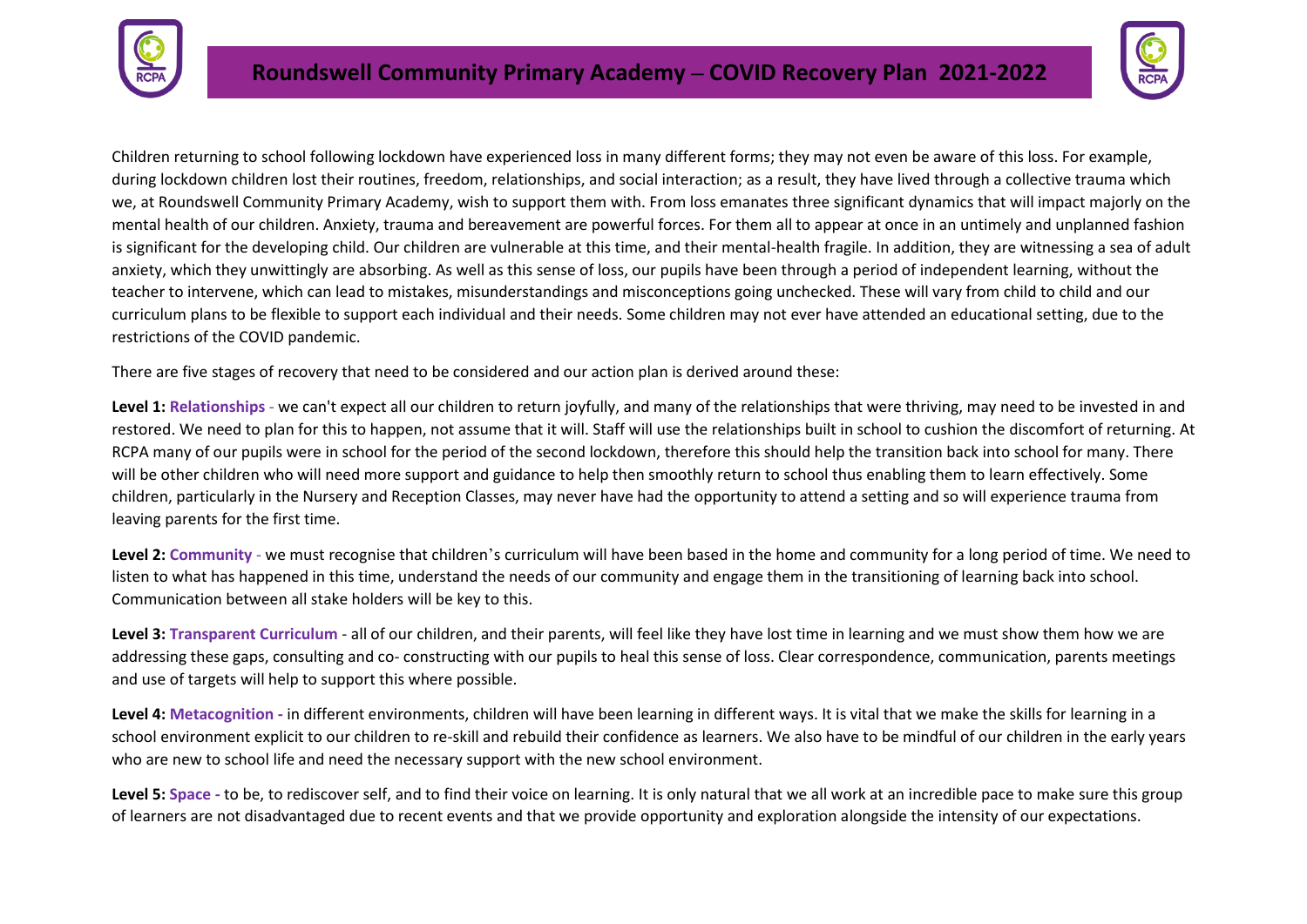



| How Do We Intend To Address These 5 Levels?                                                                                                                                    |                                                                                                                                                                                                                                                                                                                                                           |  |  |  |  |
|--------------------------------------------------------------------------------------------------------------------------------------------------------------------------------|-----------------------------------------------------------------------------------------------------------------------------------------------------------------------------------------------------------------------------------------------------------------------------------------------------------------------------------------------------------|--|--|--|--|
| Level                                                                                                                                                                          | <b>Facilitating Recovery</b>                                                                                                                                                                                                                                                                                                                              |  |  |  |  |
| Level 1                                                                                                                                                                        | * Continue to connect with families and pupils not attending school:<br>welfare calls, seesaw, Tapestry, parent emails, home visits.                                                                                                                                                                                                                      |  |  |  |  |
| <b>Relationships</b>                                                                                                                                                           | ★ Opportunity for parent/teacher consultation sessions over the phone<br>where required.                                                                                                                                                                                                                                                                  |  |  |  |  |
| "We can't expect our students to return joyfully, and many of the<br>relationships that were thriving, may need to be invested in and restored.'<br>- Barry Carpenter          | ★ Transition material shared for new parents and pupils (videos, telephone<br>contact, parent online presentation).                                                                                                                                                                                                                                       |  |  |  |  |
|                                                                                                                                                                                | * During September focus on identity, global issues, mental health and<br>wellbeing.                                                                                                                                                                                                                                                                      |  |  |  |  |
|                                                                                                                                                                                | ★ Introduction of celebration assemblies 'reaching for the stars' and<br>reward certificates to promote our non-negotiables and learning powers<br>* Class teachers and TA's to have whole class sessions on well-being and<br>worries. If individuals need further support, teachers to sign post to<br>SENDCo for appropriate support and intervention. |  |  |  |  |
|                                                                                                                                                                                | ★ Specific intervention timetable to support children with their well-being,<br>safety, confidence, anxieties etc. Support given to those children who are<br>struggling with transition back to school.                                                                                                                                                  |  |  |  |  |
|                                                                                                                                                                                | ★ Sessions with children and their parents to offer support to relationships<br>where needed.                                                                                                                                                                                                                                                             |  |  |  |  |
|                                                                                                                                                                                | ★ Extra-curricular and enhancement activities to support children's<br>relationships with school, peers and adults.                                                                                                                                                                                                                                       |  |  |  |  |
| Level <sub>2</sub>                                                                                                                                                             | ★ Celebrate school community - reflect on shared collective experience,<br>celebrate positive contributions.                                                                                                                                                                                                                                              |  |  |  |  |
| <b>Community</b>                                                                                                                                                               | ★ Focus on school vision and values, what makes our community special?<br>How were our values reflected in our time away from each other?                                                                                                                                                                                                                 |  |  |  |  |
| 'We need to listen to what has happened, and understand the needs of our<br>community and engage them in the transitioning of learning back into<br>school." - Barry Carpenter | * HT and SBM to be visible on yard before and after school, engaging with<br>parents who may have worries or concerns. Where needed target specific<br>families for conversations.                                                                                                                                                                        |  |  |  |  |
|                                                                                                                                                                                | $\star$ Sign-post families to additional support in the community if needed -via<br>SENDCo                                                                                                                                                                                                                                                                |  |  |  |  |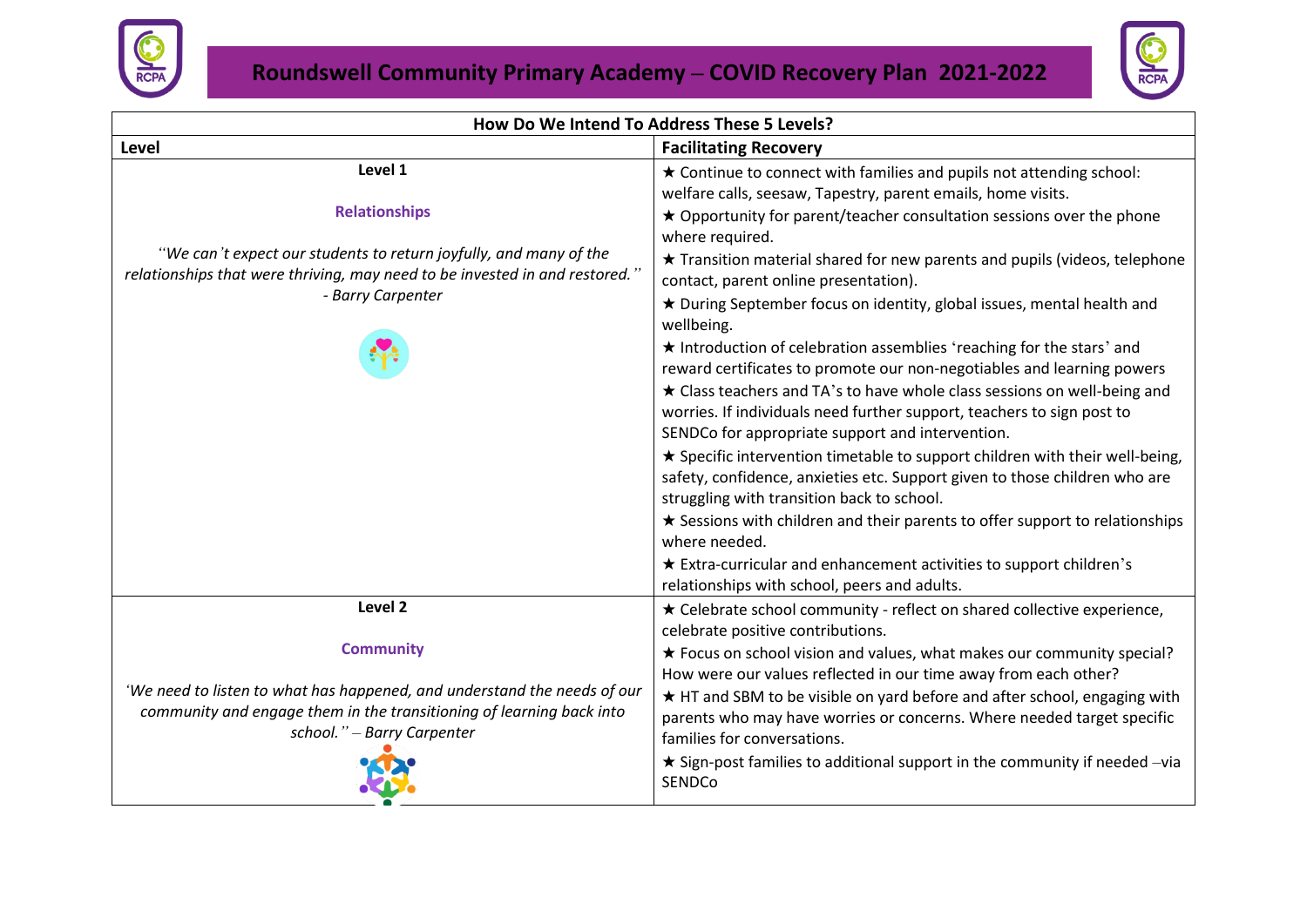



|                                                                                      | $\star$ If necessary, support families with applications for support such as free<br>school meals.                                                                              |
|--------------------------------------------------------------------------------------|---------------------------------------------------------------------------------------------------------------------------------------------------------------------------------|
|                                                                                      | * Parental groups or one to one sessions offered by SENDCo.                                                                                                                     |
|                                                                                      | ★ Celebrate our school journey: What does it mean to belong to RCPA and                                                                                                         |
|                                                                                      | be a part of our school family? What do our core values mean?                                                                                                                   |
|                                                                                      | ★ Creation of two sensory spaces for children to access (Sensory Room and<br>Nursery)                                                                                           |
|                                                                                      | $\star$ Welcome for new members to our community – 'Open Afternoons',                                                                                                           |
|                                                                                      | sharing curriculum practice through video etc. Correspondence sent out to<br>new parents and carers.                                                                            |
|                                                                                      | ★ Reception New Starters Welcome Meetings and transition visits. Staff<br>present every morning and afternoon at drop-off and pick-up to help<br>answer questions/concerns etc. |
|                                                                                      | ★ Additional SENCO / SBM time to meet with vulnerable/ worried /                                                                                                                |
|                                                                                      | anxious parents / families.                                                                                                                                                     |
|                                                                                      | ★ Welfare checks built into daily lesson structures                                                                                                                             |
|                                                                                      | * Shared school project in autumn 2 using Jolly Christmas Postman to                                                                                                            |
|                                                                                      | support community spirit across school.                                                                                                                                         |
| Level 3                                                                              | ★ Open and honest discussion and approach to the way losses have                                                                                                                |
| <b>Transparent Curriculum</b>                                                        | affected us - In regular class sessions linked to PSHE (Jigsaw) curriculum,<br>circle time and sustainable learning goals                                                       |
|                                                                                      | $\star$ Discuss the pandemic and what children already know and help them to                                                                                                    |
| "All will feel like they have lost time in learning and we must show them            | understand what happened. Continue to revisit with children as local and                                                                                                        |
| that we are addressing these gaps to heal the sense of loss." $-$ Barry<br>Carpenter | national situation changes and evolves, especially if restrictions are put<br>back into our lives.                                                                              |
|                                                                                      | * Activities built into the day to explore feelings and emotions. Time to                                                                                                       |
|                                                                                      | talk with individuals is given if the children require this. Additional support                                                                                                 |
|                                                                                      | from SENDCo as required.                                                                                                                                                        |
|                                                                                      | ★ Opportunities to build emotional resilience                                                                                                                                   |
|                                                                                      | $\star$ 1: 1 or small group support for individuals within school (Sensory Room,                                                                                                |
|                                                                                      | Lego therapy, Thrive, etc)                                                                                                                                                      |
|                                                                                      | ★ Training for staff relating to emotional needs and amendments to                                                                                                              |
|                                                                                      | behaviour policy - creating a safe space, anxiety, attachment,                                                                                                                  |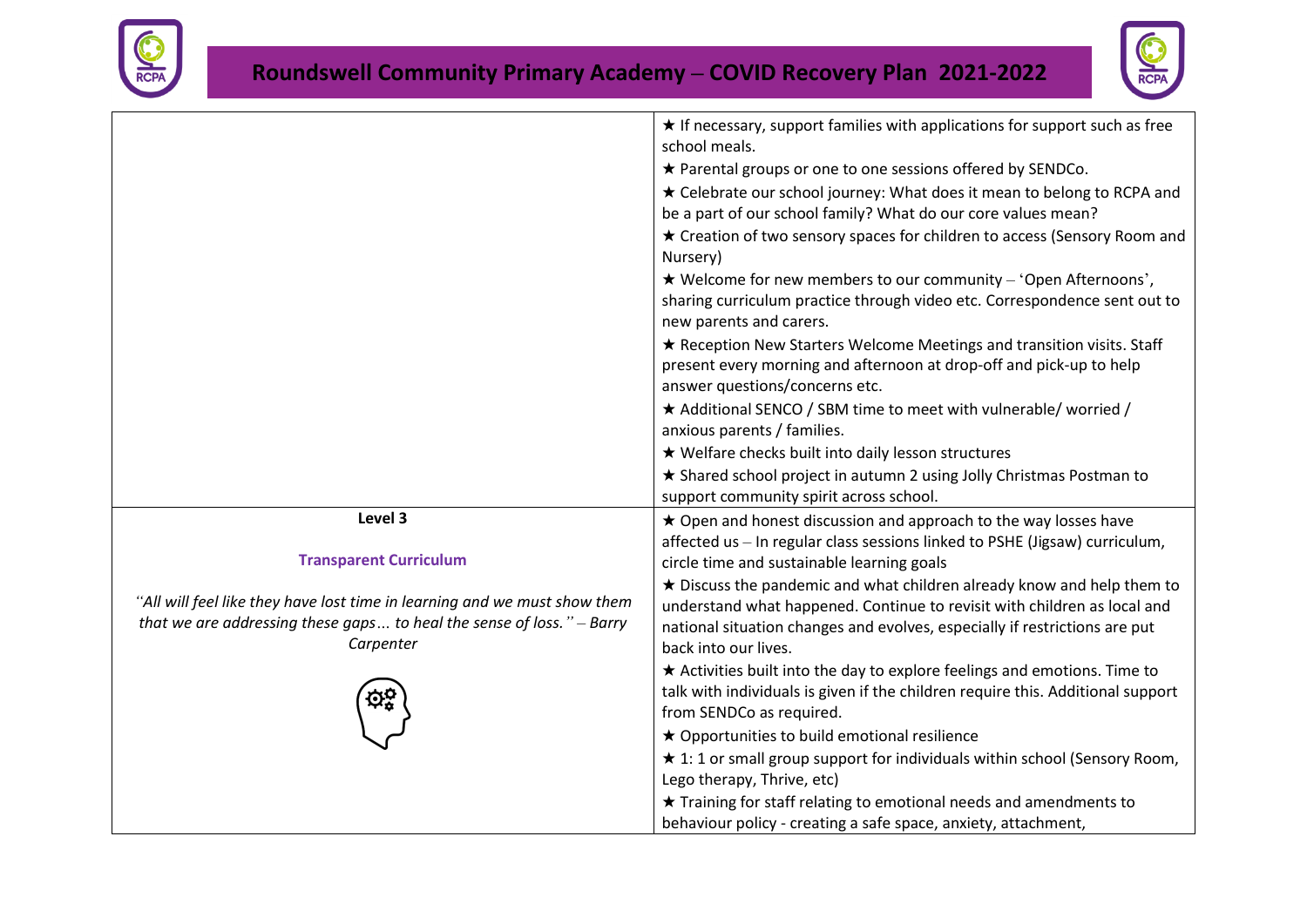



|                                                                                                            | ★ Creation of two sensory spaces for children to access.                                                                                                                                                                                                                                                                                                                                                     |
|------------------------------------------------------------------------------------------------------------|--------------------------------------------------------------------------------------------------------------------------------------------------------------------------------------------------------------------------------------------------------------------------------------------------------------------------------------------------------------------------------------------------------------|
|                                                                                                            | * Individual My Plans for pupils requiring targeted and specialist support.                                                                                                                                                                                                                                                                                                                                  |
|                                                                                                            | * Have clear information in school about which children engaged with                                                                                                                                                                                                                                                                                                                                         |
|                                                                                                            | home learning/ attended school in eligible year groups.                                                                                                                                                                                                                                                                                                                                                      |
|                                                                                                            | ★ Establish if children are secure in 2020-21 curriculum using a range of<br>assessment methods during the first two weeks of term. (Mainly baseline<br>assessment opportunities) Assessments to be used to inform planning.<br>* All staff to produce on entry assessments within the first two weeks of<br>school. This will allow us to focus teaching and target<br>interventions/resources accordingly. |
|                                                                                                            | * Rapid catch-up to be put in place. This may include increased<br>opportunities for reading, writing and maths however the narrowing of the<br>curriculum should be avoided where possible. For example, teachers to<br>identify opportunities for maths within science lessons or reading of<br>sources within history.                                                                                    |
|                                                                                                            | ★ Effective use of Teaching Assistants within lessons (if needed TA's split<br>class into two smaller bubbles - half to work with teacher on key<br>knowledge/catch up while other children work with TA on 'wider<br>curriculum' or application before swapping. Employ two additional TAs to<br>support in class and with tutoring.                                                                        |
|                                                                                                            | ★ Where particular concerns with key Maths and English skills are<br>identified, consider making use of additional small group intervention and<br>1-1 tuition before school, at suitable points in the school day and after<br>school day.                                                                                                                                                                  |
|                                                                                                            | * To engage in the Early Language Intervention project to support the<br>development of oral language in early years (NELI)                                                                                                                                                                                                                                                                                  |
| Level 4                                                                                                    | ★ Pupils identify their own learning strengths and areas to develop. Link to<br>core values and learning power puppets                                                                                                                                                                                                                                                                                       |
| <b>Metacognition</b>                                                                                       | ★ Growth Mindset Training applied to lessons.                                                                                                                                                                                                                                                                                                                                                                |
| "It is vital that we make the skills for learning in a school environment                                  | ★ Subject leaders to support staff and review structure of curriculum in<br>order to adapt for pupils.                                                                                                                                                                                                                                                                                                       |
| explicit to our students to reskill and rebuild their confidence as learners." –<br><b>Barry Carpenter</b> | * Introduction of new learning power puppets to explicitly teach children<br>how to learn and think                                                                                                                                                                                                                                                                                                          |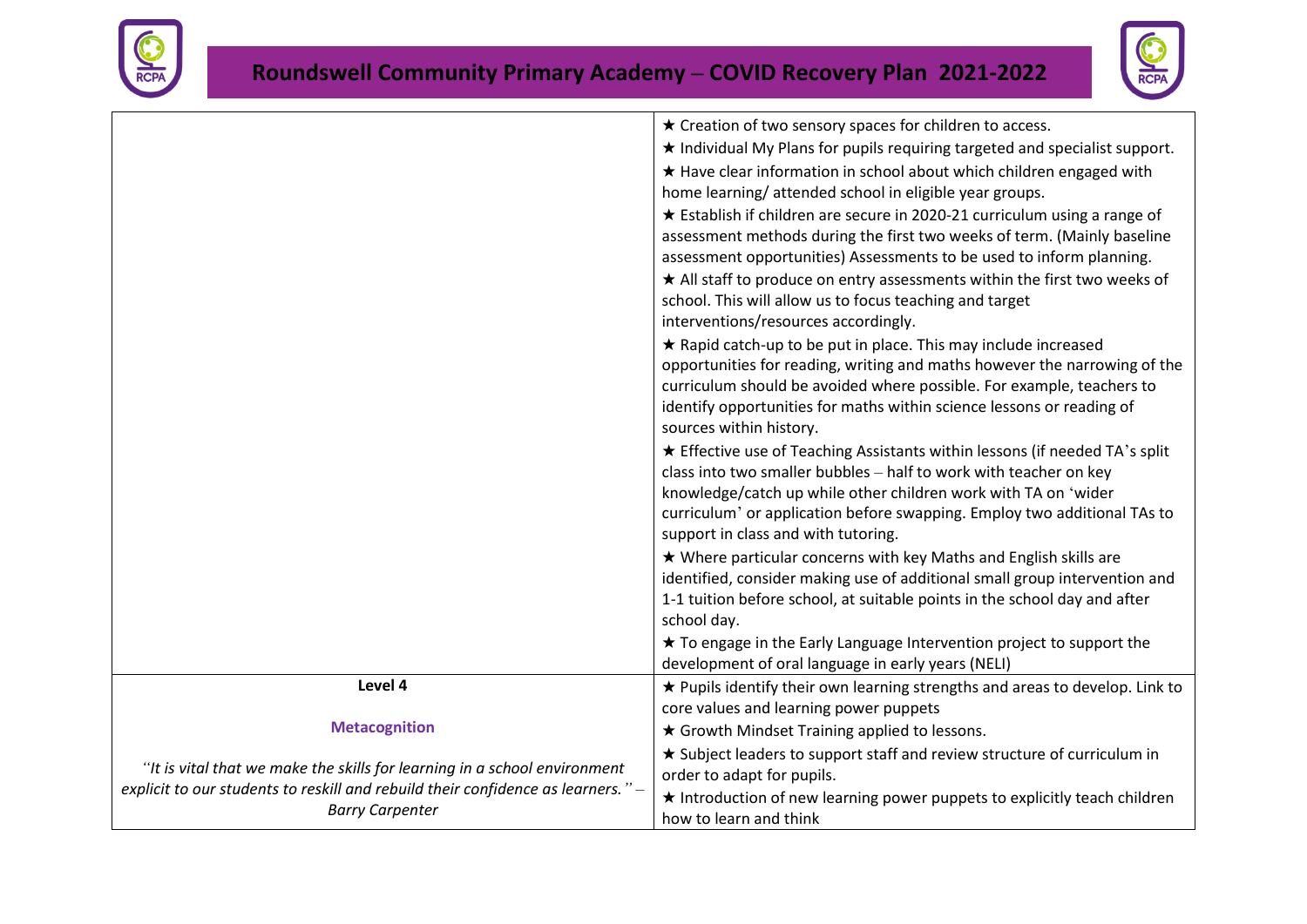



|                                                                                                                                                                             | $\star$ Clear and high expectations (non-negotiables) when considering<br>behaviour for learning.<br>★ Pupil leadership opportunities, wider curriculum, enrichment activities                                              |
|-----------------------------------------------------------------------------------------------------------------------------------------------------------------------------|-----------------------------------------------------------------------------------------------------------------------------------------------------------------------------------------------------------------------------|
| Level 5                                                                                                                                                                     | ★ Give time and space to recover and re-engage with school. Allow<br>children to explore this at their own pace and, with support, in their own                                                                             |
| <b>Space</b><br>"It is only natural that we all work at an incredible pace to make sure that<br>this group of learners are not disadvantaged against their peers, providing | way. Where necessary support parents with this too.<br>★ Outdoor and sensory activities prioritised in curriculum e.g. use of forest<br>school, use of outdoor areas for learning opportunities and continuous<br>provision |
| opportunity and exploration alongside the intensity of our expectations." -<br><b>Barry Carpenter</b>                                                                       | ★ Share time together as a class e.g. Autumn Walk, Zoo visit, themed days<br>★ Mindfulness activities / yoga / mental health awareness day<br>$\star$ Daily Mile                                                            |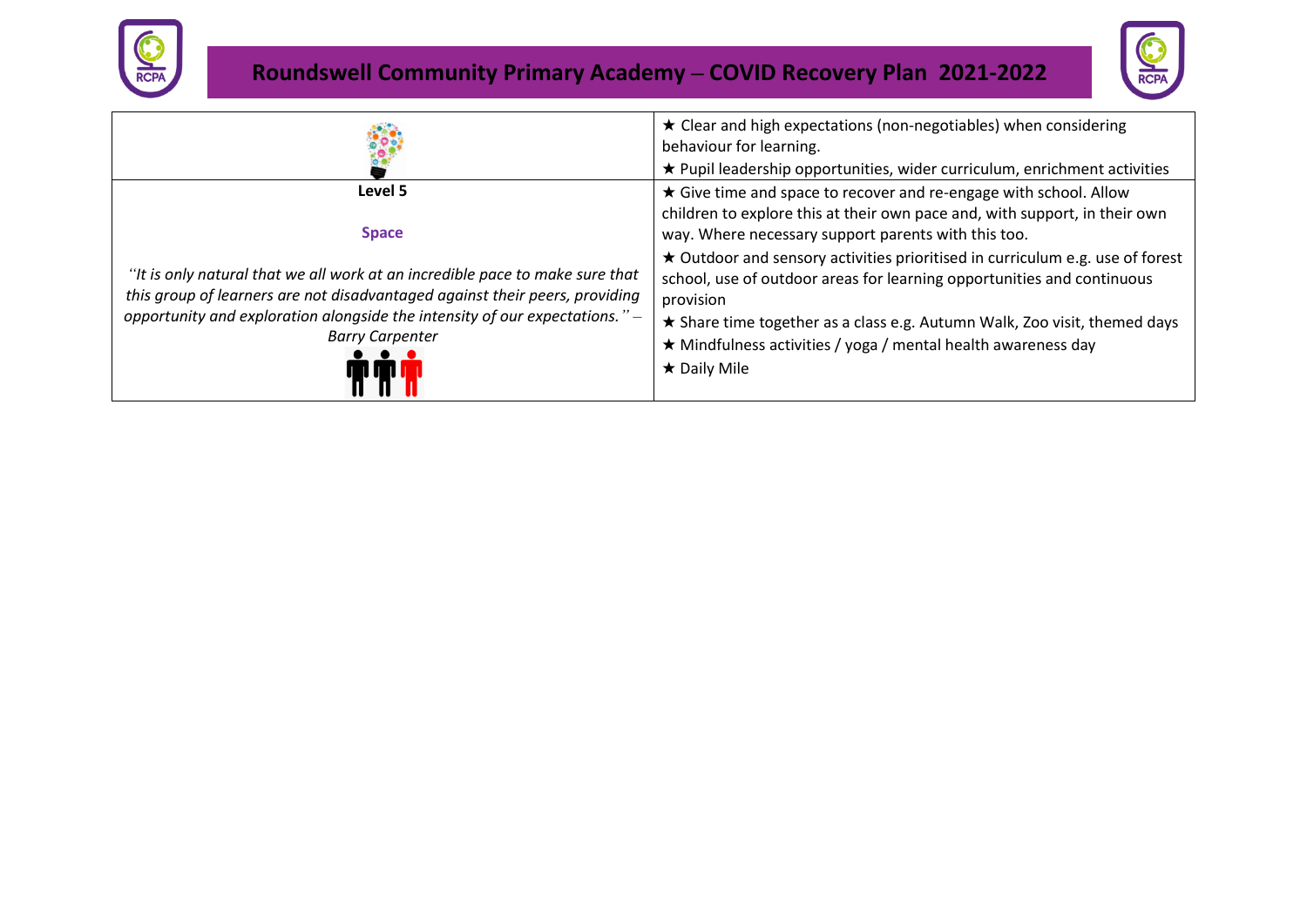



|                  | 1. Whole School Recovery Strategy - Mental Health and Well-Being                                                                                                                                                                                                                                                                                                                                                            |                                                                                                       |                   |                                            |                             |                    |  |
|------------------|-----------------------------------------------------------------------------------------------------------------------------------------------------------------------------------------------------------------------------------------------------------------------------------------------------------------------------------------------------------------------------------------------------------------------------|-------------------------------------------------------------------------------------------------------|-------------------|--------------------------------------------|-----------------------------|--------------------|--|
|                  |                                                                                                                                                                                                                                                                                                                                                                                                                             | <b>PUPILS</b>                                                                                         |                   |                                            |                             |                    |  |
|                  | <b>Action</b>                                                                                                                                                                                                                                                                                                                                                                                                               | <b>Success Criteria</b>                                                                               | <b>Lead Staff</b> | <b>Resources</b>                           | <b>Start</b><br><b>Date</b> | End<br><b>Date</b> |  |
| 1.1a             | Regular 'welfare check-ins' are<br>incorporated into daily lesson<br>structures.<br>To ensure that teaching staff explore<br>additional opportunities as part of<br>their every-day teaching to check in<br>on pupils' wellbeing.                                                                                                                                                                                           | Our pupils are emotionally literate and<br>are well supported to transition back<br>into school life. | All               | <b>Emotions and pegs</b><br>for each class | September<br>2021           | <b>July 2022</b>   |  |
| 1.1 <sub>b</sub> | Lesson routines and structures are<br>now back in place. Reducing pupils'<br>'cognitive load' by restructuring<br>lessons as well as incorporating brain<br>breaks such as through yoga or brain<br>gym, if needed, to reinvigorate their<br>brains and hopefully build learning<br>stamina gradually.<br>To build pupils' stamina for learning<br>gradually and ensure that they can<br>digest their learning properly and | Our pupils are able to access and<br>understand their learning.                                       | Teaching<br>staff | Yoga kids                                  | October<br>2021             | Ongoing            |  |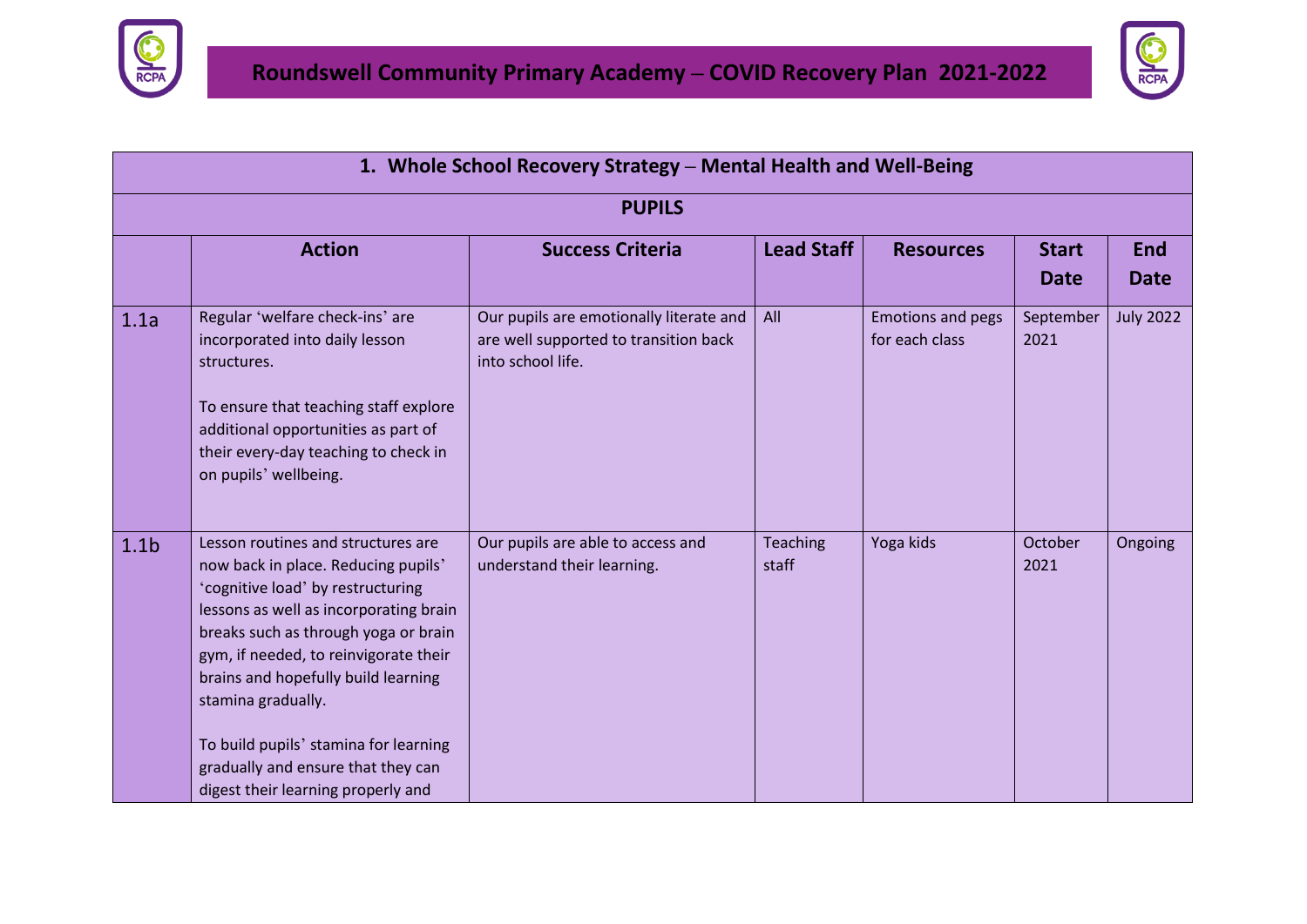



|                  | deeply rather than overloading them<br>with 'too much too fast.'                                                                                                                                                                                                                                                                                                                                               |                                                                                                                                        |           |                         |                   |                  |
|------------------|----------------------------------------------------------------------------------------------------------------------------------------------------------------------------------------------------------------------------------------------------------------------------------------------------------------------------------------------------------------------------------------------------------------|----------------------------------------------------------------------------------------------------------------------------------------|-----------|-------------------------|-------------------|------------------|
| 1.1c             | Sensory rooms to be completed:<br>appropriate resources and timetables<br>to be put in place to support specific<br>children.<br>To help pupils with specific learning<br>needs and who require a 'sensory<br>diet' in order to feel calm, regulated<br>and ready to learn are catered for<br>and accessing appropriate sensory<br>provision which they need in order to<br>access the rest of the curriculum. | Our pupils' needs for a sensory diet in<br>order to access their learning are met.<br>Needs identified in EHCP or My Plans<br>are met. | KF / LT   | £1000 for<br>resources  | November<br>2021  | Ongoing          |
| 1.1 <sub>d</sub> | Teaching assistant support is<br>reorganised across school and<br>additional teaching assistants are<br>appointed to ensure that each<br>individual class has TA support.<br>This ensures that each class has<br>additional adults deployed to help<br>support pupils both with their<br>learning and wellbeing needs.                                                                                         | Our pupils are adequately supported<br>to access their learning by support and<br>teaching staff.                                      | <b>KF</b> | £15,000                 | September<br>2021 | <b>July 2022</b> |
| 1.1e             | Provision for new Y1 pupils adapted<br>to reflect EYFS timetables and set up<br>with extended continuous provision<br>and opportunities for pupils to catch                                                                                                                                                                                                                                                    | Our current Year 1 pupils are<br>accessing provision which meets their<br>learning needs.                                              | LT        | £5,000 for<br>resources | September<br>2021 | Ongoing          |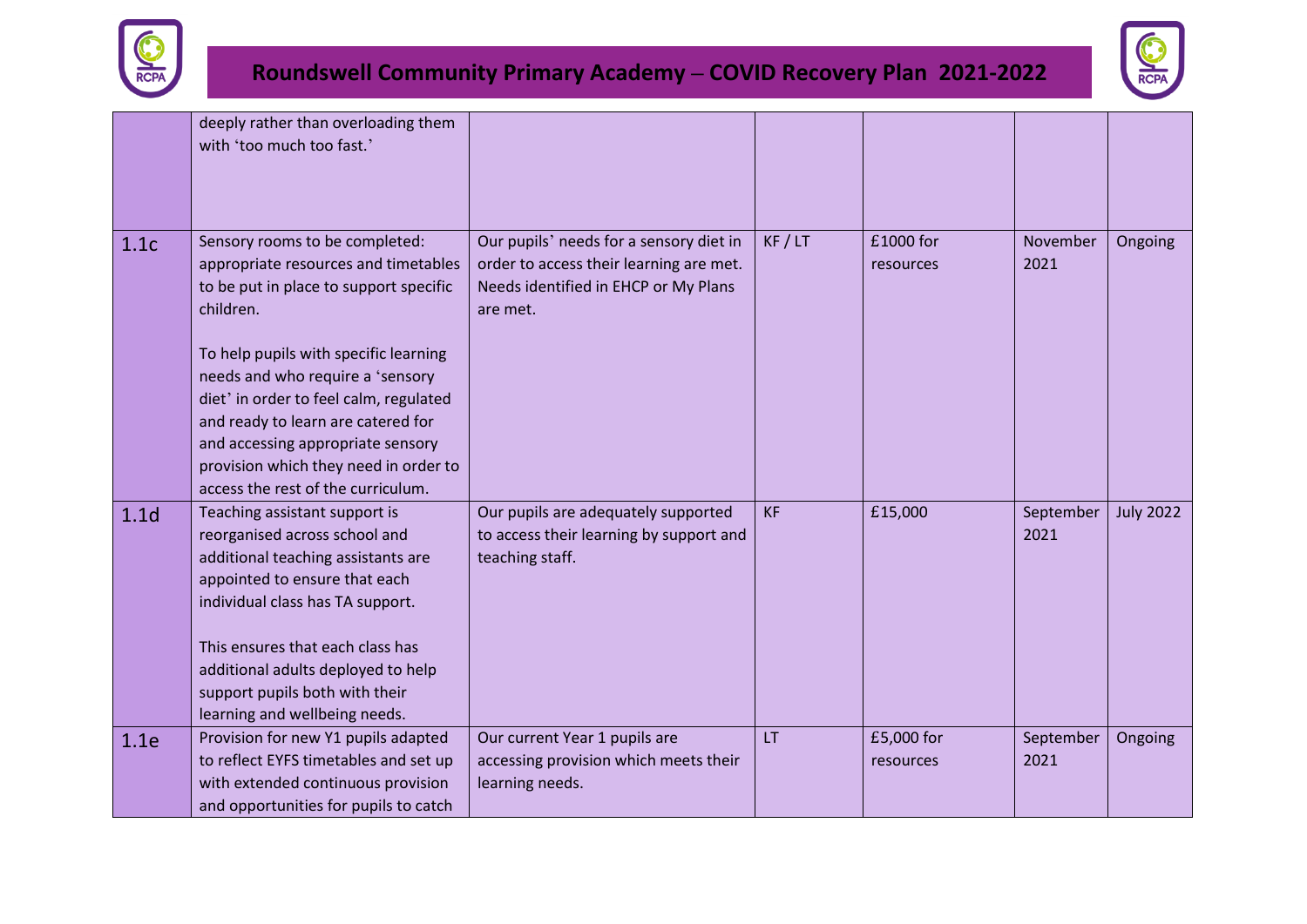



|                  | up to meet ELGs and recover some<br>lost learning time before progressing<br>on to the more formalised Y1<br>curriculum, which our pupils are<br>currently not able to access.<br>To prepare our children for a Year 1,                                                                                                                      |                                                                                                                          |           |                                                    |                   |         |
|------------------|----------------------------------------------------------------------------------------------------------------------------------------------------------------------------------------------------------------------------------------------------------------------------------------------------------------------------------------------|--------------------------------------------------------------------------------------------------------------------------|-----------|----------------------------------------------------|-------------------|---------|
| 1.1f             | more formalised curriculum.<br>Enrichment opportunities provided<br>to support lost learning and social<br>interaction e.g. animal handling.<br>This is to ensure that the experiences<br>which pupils are accessing in school<br>are tailored to meet their specific<br>needs, helping recover lost learning<br>and support our topics.     | Pupils' learning experiences are<br>enhanced by enrichment activities<br>which further engage them in their<br>learning. | All staff | £1,500                                             | September<br>2021 | Ongoing |
| 1.1 <sub>g</sub> | Weekly certificates in 'reach for the<br>stars' assembly introduced based on<br>our meta-cognitive learning powers<br>This is to build pupils' self esteem<br>and celebrate their achievements.                                                                                                                                              | Our pupils celebrate their successes<br>and recognise their strengths and<br>talents.                                    | <b>KF</b> | <b>None</b>                                        | September<br>2021 | Ongoing |
| 1.1h             | Online home learning procedure and<br>'blended learning policy' is in place<br>which includes clear video teaching<br>content from teaching staff to<br>support our pupils from home if they<br>should need to access this.<br>To deliver home learning to our<br>pupils if they need to isolate at home<br>for issues relating to COVID-19. | School's home learning offer is in<br>place to enable pupils to learn through<br>an online learning platform             | <b>KF</b> | Seesaw<br>subscription<br>Tapestry<br>subscription | September<br>2021 | Ongoing |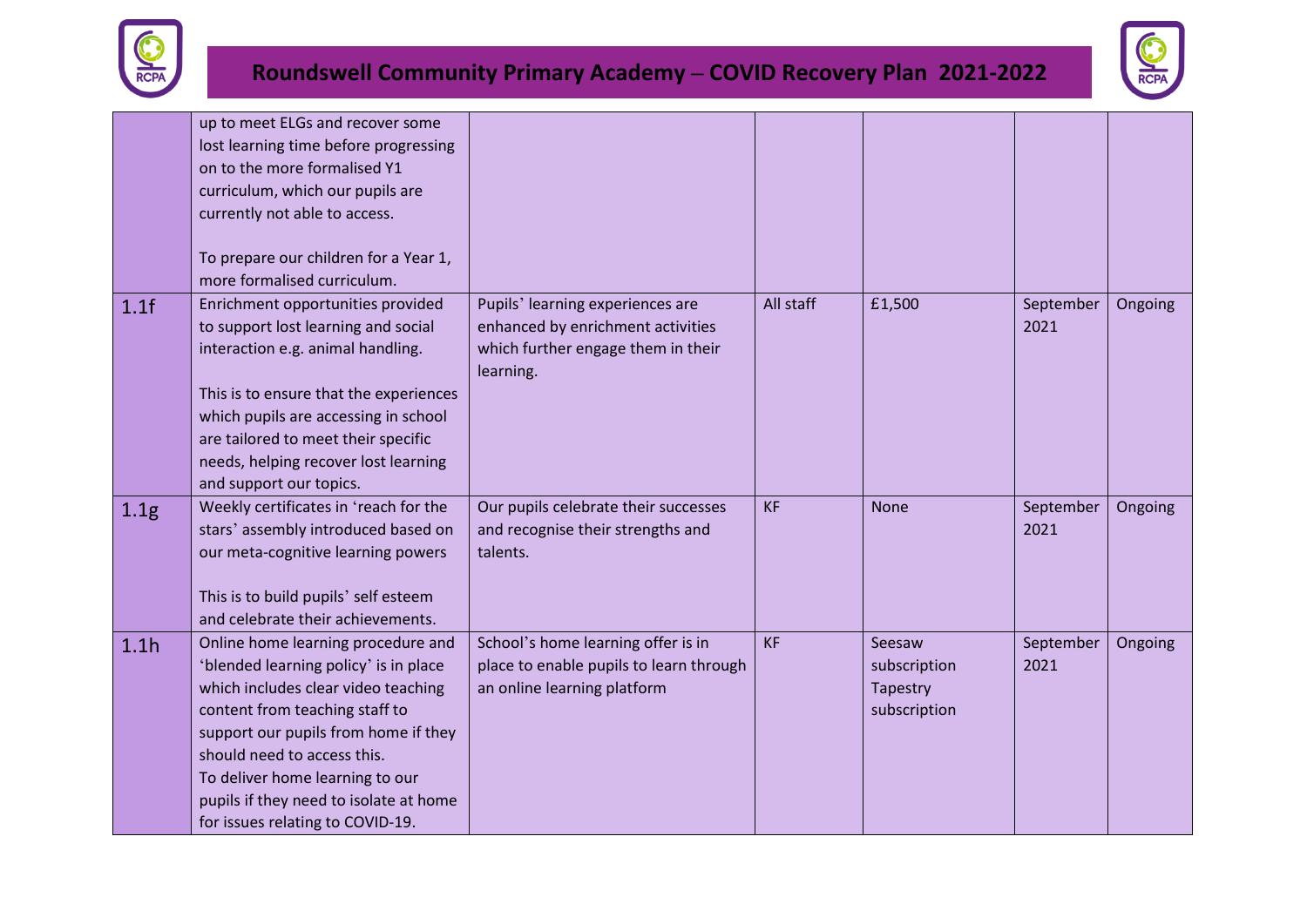



| 1.1i | Special story time at the end of the   | Pupils enjoy special story time | JB | Quality texts $-$ | September | Ongoing |
|------|----------------------------------------|---------------------------------|----|-------------------|-----------|---------|
|      | teaching day, this will be mirrored in | together at the end of each day |    | reading for       | 2021      |         |
|      | home learning.                         |                                 |    | enjoyment         |           |         |
|      |                                        |                                 |    |                   |           |         |
|      | To ensure that pupils across school    |                                 |    |                   |           |         |
|      | have an enjoyable, relaxing and        |                                 |    |                   |           |         |
|      | consistent end to each school day.     |                                 |    |                   |           |         |

|      | Whole School Recovery Strategy - Mental Health and Well-Being                                                                                                                                                                                                                                                                            |                                                                                                   |            |                  |                             |                           |  |  |
|------|------------------------------------------------------------------------------------------------------------------------------------------------------------------------------------------------------------------------------------------------------------------------------------------------------------------------------------------|---------------------------------------------------------------------------------------------------|------------|------------------|-----------------------------|---------------------------|--|--|
|      |                                                                                                                                                                                                                                                                                                                                          | <b>STAFF</b>                                                                                      |            |                  |                             |                           |  |  |
|      | <b>Action</b>                                                                                                                                                                                                                                                                                                                            | <b>Success Criteria</b>                                                                           | Lead Staff | <b>Resources</b> | <b>Start</b><br><b>Date</b> | <b>End</b><br><b>Date</b> |  |  |
| 1.2a | Linked to World Mental Health Day,<br>SENDCo and HT to work with staff<br>around their well-being and<br>strategies we can use in school to<br>support this. Introduce suggestions<br>box.<br>To learn from current practices in<br>school to improve work / life balance<br>of staff in the future and prioritise<br>what is important. | Routines and procedures in school will<br>be streamlined to support staff work /<br>life balance. | KF / LT    | <b>None</b>      | September<br>2021           | <b>July 2022</b>          |  |  |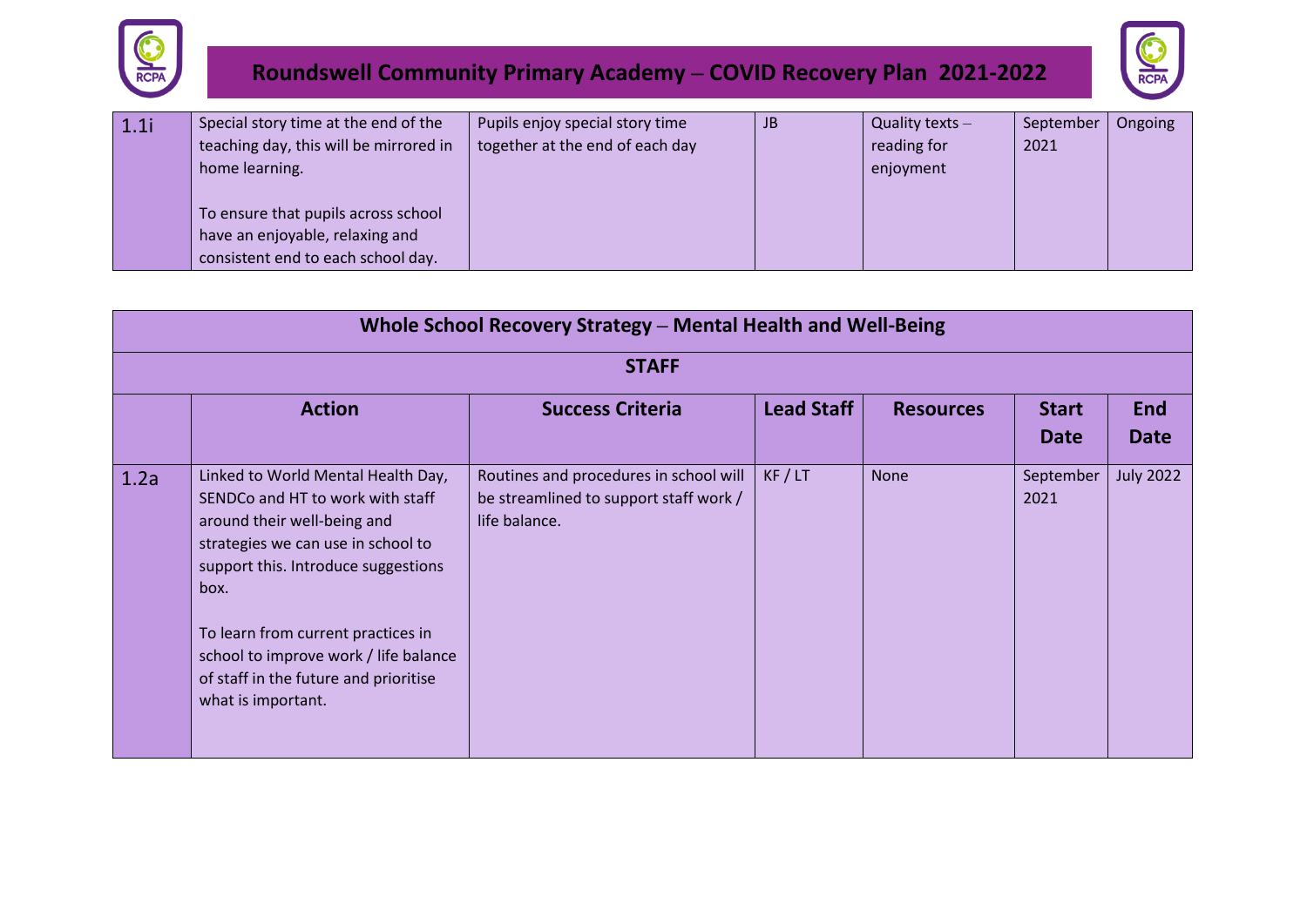



| 1.2 <sub>b</sub> | An element of Performance               | Staff feel listened to and well         | KF / LT | <b>None</b>    | October   | Ongoing          |
|------------------|-----------------------------------------|-----------------------------------------|---------|----------------|-----------|------------------|
|                  | Management discussion with HT will      | supported by SLT.                       |         |                | 2021      |                  |
|                  | be to discuss well-being and support.   |                                         |         |                |           |                  |
|                  | Ensure staff have a chance to reflect   |                                         |         |                |           |                  |
|                  | on what they have achieved this         |                                         |         |                |           |                  |
|                  | year, their strengths and how can we    |                                         |         |                |           |                  |
|                  | support and invest in them this         |                                         |         |                |           |                  |
|                  | academic year.                          |                                         |         |                |           |                  |
|                  |                                         |                                         |         |                |           |                  |
|                  | To focus on staff support and           |                                         |         |                |           |                  |
|                  | investment as opposed to setting        |                                         |         |                |           |                  |
|                  | targets which are unhelpful and lead    |                                         |         |                |           |                  |
|                  | to staff feeling unnecessary pressure.  |                                         |         |                |           |                  |
|                  | Social distancing staff meetings held   | Targets on SDP are achieved. Staff feel | KF / LT | <b>None</b>    | September | Ongoing          |
| 1.2c             | to continue to support staff, share     | they have an opportunity to             |         |                | 2021      |                  |
|                  | good practice and support CPD.          | communicate with each other in a        |         |                |           |                  |
|                  |                                         | safe environment considering            |         |                |           |                  |
|                  | To ensure that staff still feel         | restrictions.                           |         |                |           |                  |
|                  | supported, have a chance to             |                                         |         |                |           |                  |
|                  | communicate as a team, and the          |                                         |         |                |           |                  |
|                  | school continues to work towards        |                                         |         |                |           |                  |
|                  | SDP.                                    |                                         |         |                |           |                  |
| 1.2 <sub>d</sub> | Home Learning - Clear procedure         | Staff will feel more prepared in the    | KF / LT | Release time   | September | <b>July 2022</b> |
|                  | created and explained to all staff.     | event of home learning. Technical       |         | @£250 per half | 2021      |                  |
|                  | Teaching staff are to be given time in  | issues can be ironed out prior to       |         | day            |           |                  |
|                  | the school day to allocate home         | bubbles isolating to ensure there is no |         |                |           |                  |
|                  | learning activities for children who    | lost learning time.                     |         |                |           |                  |
|                  | aren't in school due to self-isolation. |                                         |         |                |           |                  |
|                  | Release time for each staff member      |                                         |         |                |           |                  |
|                  |                                         |                                         |         |                |           |                  |
|                  | to pre-record some videos prior to      |                                         |         |                |           |                  |
|                  | any bubble closures. Release time as    |                                         |         |                |           |                  |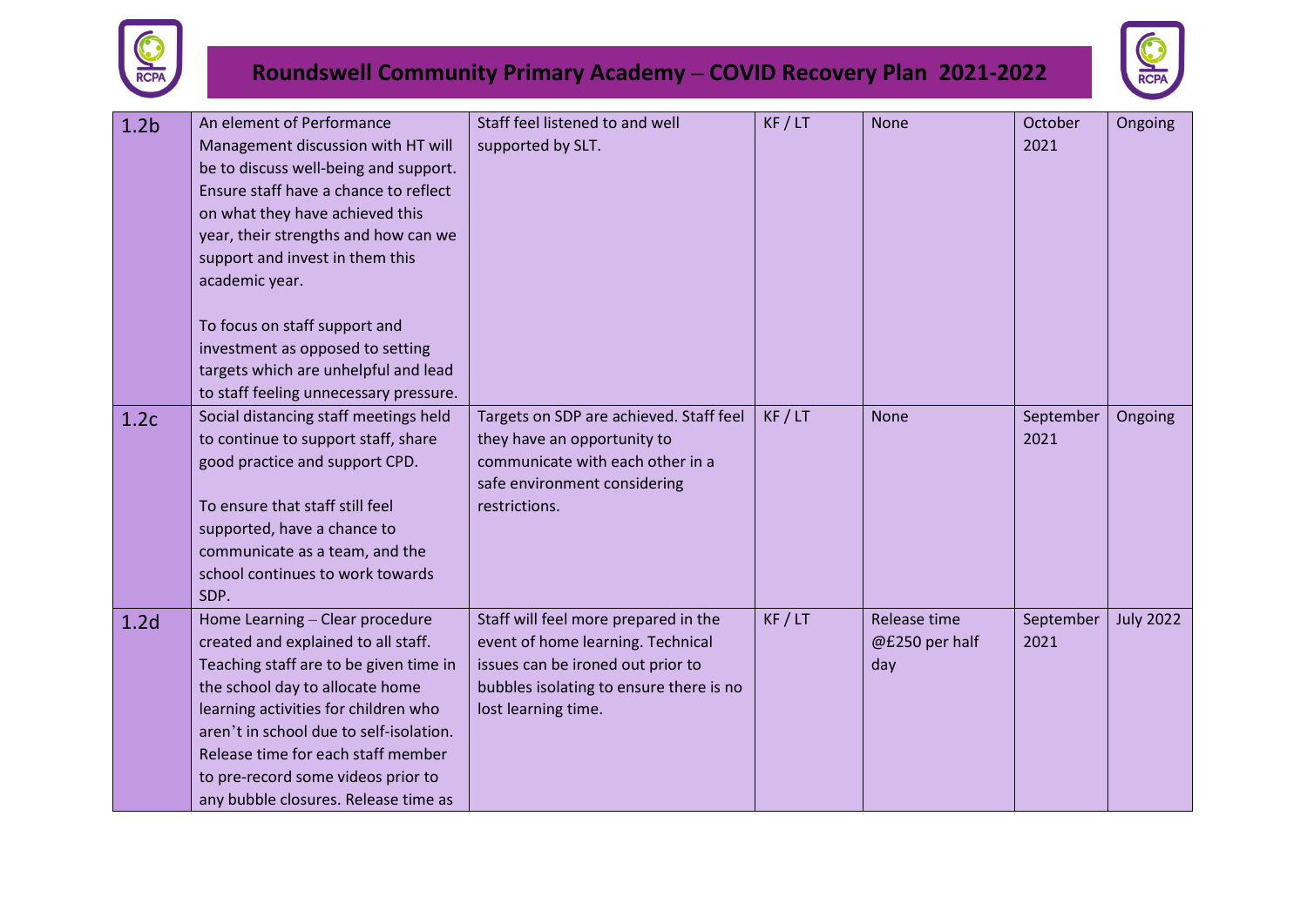



|      | required for preparing high quality<br>home learning.<br>This will enable home learning<br>provision for our pupils at home to<br>continue, whilst ensuring that<br>teaching staff have support while<br>balancing their families, teaching and<br>home learning.                                                     |                                                                                                                                                                                                   |                         |             |                   |         |
|------|-----------------------------------------------------------------------------------------------------------------------------------------------------------------------------------------------------------------------------------------------------------------------------------------------------------------------|---------------------------------------------------------------------------------------------------------------------------------------------------------------------------------------------------|-------------------------|-------------|-------------------|---------|
| 1.2e | Additional teaching assistant support<br>is arranged to ensure that each class<br>across school has support<br>To ensure that bubbles remain as<br>classes, minimising staff who have to<br>work across multiple bubbles of<br>children and to allocate as much<br>support as possible for children in<br>each class. | Each class teacher will have a member<br>of support staff to assist with learning<br>needs of pupils and deliver catch up /<br>interventions.                                                     | <b>KF</b>               | £15,000     | September<br>2021 | Ongoing |
| 1.2f | Risk assessment is regularly reviewed<br>across school and revised in line with<br>latest government guidance. Staff are<br>consulted and updated on changes.<br>To improve procedures and protocols<br>and to improve staff wellbeing.                                                                               | Staff are supported and have the<br>opportunity to raise their concerns.<br>The risk assessment is a dynamic<br>document which is adapted and<br>refined to meet the changing needs of<br>school. | <b>KF</b><br><b>TLP</b> | <b>None</b> | September<br>2021 | Ongoing |
| 1.2g | Staff have been given clear coverage<br>and progression documents from<br>subject leaders and TLP for all<br>subjects which will assist with<br>planning and establishing clear<br>expectations.                                                                                                                      | Staff are able to plan and deliver high<br>quality, progressive and cohesive<br>curriculum content.                                                                                               | <b>KF</b><br><b>TLP</b> | <b>None</b> |                   |         |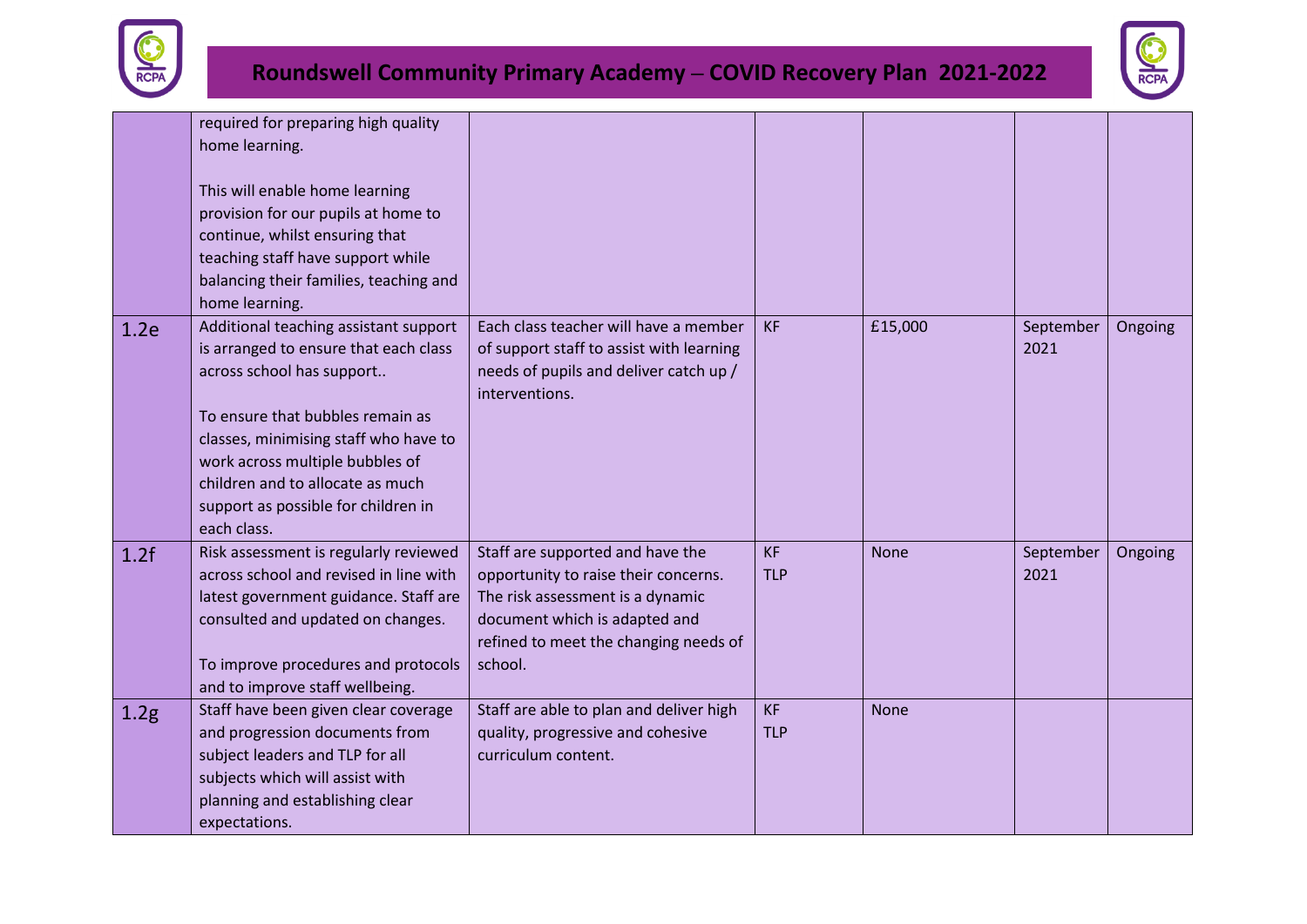



| Teaching staff have clear,             |  |  |  |
|----------------------------------------|--|--|--|
| comprehensive planning guidance to     |  |  |  |
| work from to assist with the delivery, |  |  |  |
| progression and expectations of their  |  |  |  |
| own lessons, which will save them      |  |  |  |
| time when planning with their year     |  |  |  |
| group partner.                         |  |  |  |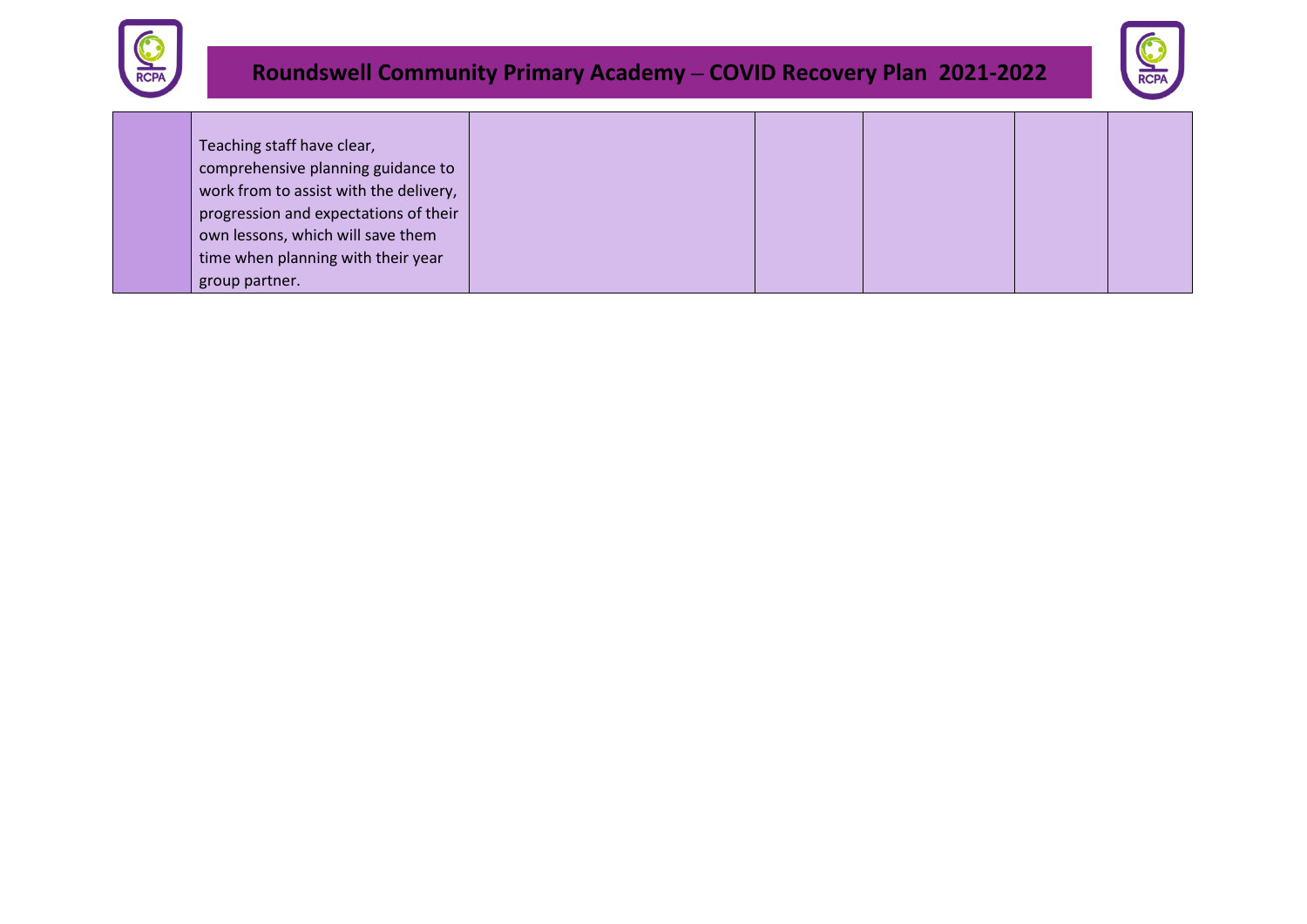



|                  |                                                                                                                                                                                                                                                                                                                                                                        | Whole School Recovery Strategy - Mental Health and Well-Being                                                                  |                        |                  |                             |                           |
|------------------|------------------------------------------------------------------------------------------------------------------------------------------------------------------------------------------------------------------------------------------------------------------------------------------------------------------------------------------------------------------------|--------------------------------------------------------------------------------------------------------------------------------|------------------------|------------------|-----------------------------|---------------------------|
|                  |                                                                                                                                                                                                                                                                                                                                                                        | <b>FAMILIES / COMMUNITY</b>                                                                                                    |                        |                  |                             |                           |
|                  | <b>Action</b>                                                                                                                                                                                                                                                                                                                                                          | <b>Success Criteria</b>                                                                                                        | <b>Lead Staff</b>      | <b>Resources</b> | <b>Start</b><br><b>Date</b> | <b>End</b><br><b>Date</b> |
| 1.3a             | HT and/or SBM to be outside of<br>school each morning and afternoon<br>to welcome families to school, to<br>speak to parents, carers and children<br>and to answer any questions and for<br>ease of communication.<br>To ensure that parents and carers<br>have the opportunity to speak to<br>members of the leadership team<br>either before or after the school day | Families are welcomed each morning<br>and the staggered start is closely<br>monitored.                                         | <b>KF</b><br><b>ES</b> | <b>None</b>      | September<br>2021           | Ongoing                   |
| 1.3 <sub>b</sub> | HT to send out very regular<br>correspondences to families to keep<br>the community updated on the latest<br>information from school.<br>To ensure that families are kept up to<br>date with all of the latest information<br>from school regularly.                                                                                                                   | Families are well informed about<br>recent initiatives or changes to<br>practice in school.                                    | <b>KF</b>              | <b>None</b>      | September<br>2021           | Ongoing                   |
| 1.3c             | Parent consultation evenings<br>organised in person if possible, by<br>phone if necessary.                                                                                                                                                                                                                                                                             | Families have the opportunity to ask<br>questions about their child's progress<br>since coming back to school in<br>September. | <b>KF</b><br><b>ES</b> | <b>None</b>      | November<br>2021            | Ongoing                   |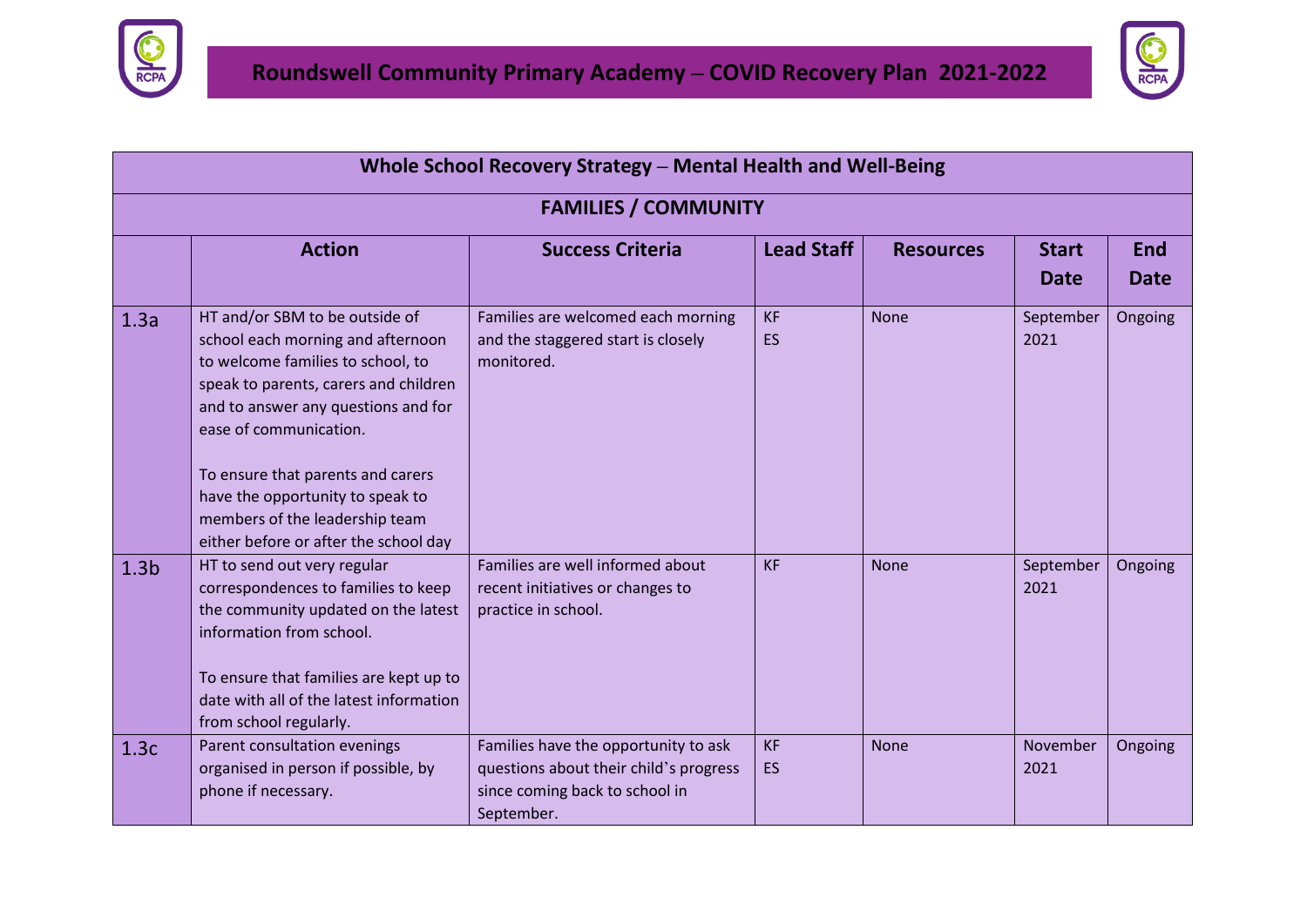



|                  | To ensure that families are kept up to<br>date with the progress of their<br>children and for teaching staff to<br>have a conversation around the best<br>ways that school can support<br>children and parents with pupil<br>wellbeing and catch up.                                                                                                                                     |                                                                                                    |                                                   |             |                   |         |
|------------------|------------------------------------------------------------------------------------------------------------------------------------------------------------------------------------------------------------------------------------------------------------------------------------------------------------------------------------------------------------------------------------------|----------------------------------------------------------------------------------------------------|---------------------------------------------------|-------------|-------------------|---------|
| 1.3 <sub>d</sub> | Attendance monitored by SBM and<br>HT.<br>To support families to improve their<br>child's attendance and punctuality                                                                                                                                                                                                                                                                     | Specific families are supported to<br>improve the attendance and<br>punctuality of their children. | <b>KF</b><br>ES                                   | None        | September<br>2021 | Ongoing |
| 1.3e             | Documents shared with parents to<br>help with supporting learning at<br>home including curriculum overview,<br>targets, supporting phonics and early<br>reading. Make documents available<br>on website.<br>To keep parents and carers updated<br>with the latest initiatives and areas of<br>focus in school. To ensure they feel<br>able to support their child's learning<br>at home. | School family are informed and up to<br>date with the latest in school<br>initiatives.             | <b>Teaching</b><br>staff<br>Curriculum<br>Leaders | <b>None</b> | September<br>2021 | Ongoing |
| 1.3f             | Messages regularly shared and<br>celebrated through the school's<br>channels: email, text, website,<br>Facebook, Newsletter<br>Families are kept up to date with the<br>latest information from school.                                                                                                                                                                                  | Families are kept up to date with the<br>latest information from school.                           | <b>KF</b><br>ES                                   | <b>None</b> | September<br>2021 | Ongoing |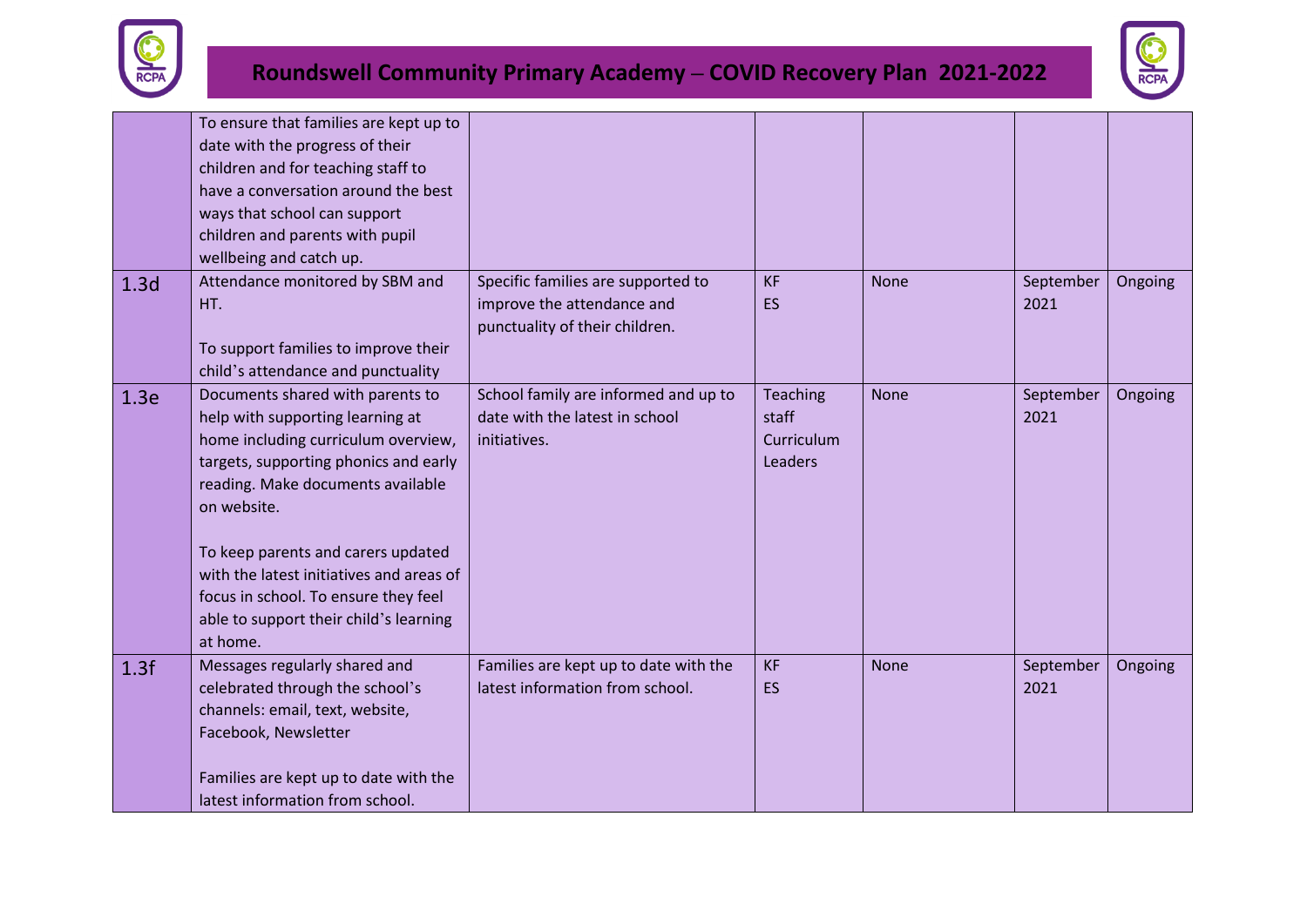



#### **2. Reading and Phonics**

As a school we are determined that every pupil will learn to read, regardless of their background, needs or abilities. All pupils, including the weakest readers, will make sufficient progress to meet or exceed age-related expectations.

| <b>Objective</b>                                    | <b>Action -</b>                                                                                                                                                                                   | Cost                                        | <b>Who</b>      | <b>Monitoring</b>                                                                   | <b>Success</b>                                                                                                                | <b>Review</b> | <b>Next steps</b> |
|-----------------------------------------------------|---------------------------------------------------------------------------------------------------------------------------------------------------------------------------------------------------|---------------------------------------------|-----------------|-------------------------------------------------------------------------------------|-------------------------------------------------------------------------------------------------------------------------------|---------------|-------------------|
|                                                     | <b>Resources</b>                                                                                                                                                                                  | <b>Implications</b>                         | responsible     |                                                                                     | <b>Criteria</b>                                                                                                               |               |                   |
| <b>Establish new</b><br><b>English Lead</b><br>role | Write an intent,<br>implementation and<br>impact statement for<br>English with a particular<br>focus on reading. Publish<br>on the website.<br>Create an Early Reading<br>and Phonics page on the | N/A<br>N/A                                  | JB<br><b>JB</b> | Online<br>questionnaire to                                                          |                                                                                                                               |               |                   |
|                                                     | website to support<br>parents. Monitor and<br>update this regularly.                                                                                                                              |                                             |                 | parents to see<br>what else they<br>require as support                              |                                                                                                                               |               |                   |
|                                                     | Ensure staff are aware of<br>latest guidance,<br>pedagogy and<br>approaches within<br>subject area e.g. attend<br>English Lead meetings<br>with the Trust / Babcock                               | N/A Designated<br>time in staff<br>meetings | JB, LT, KF      | Regular monitoring<br>of books                                                      | Staff are clear of<br>expectations<br>within the<br>subject. This is<br>reflected in the<br>children's books<br>and learning. |               |                   |
| <b>Prioritise Reading</b>                           | Ensure early reading is a priority and we provide high standards of teaching of reading                                                                                                           |                                             |                 |                                                                                     |                                                                                                                               |               |                   |
| Ensure quality<br>of provision,<br>coverage and     | <b>Phonics and Reading</b><br>Lead to listen to pupils<br>read, especially lowest<br>20% at different points in<br>the year.                                                                      |                                             | JB              | Monitor use of<br>appropriate books<br>and progression<br>through reading<br>scheme |                                                                                                                               |               |                   |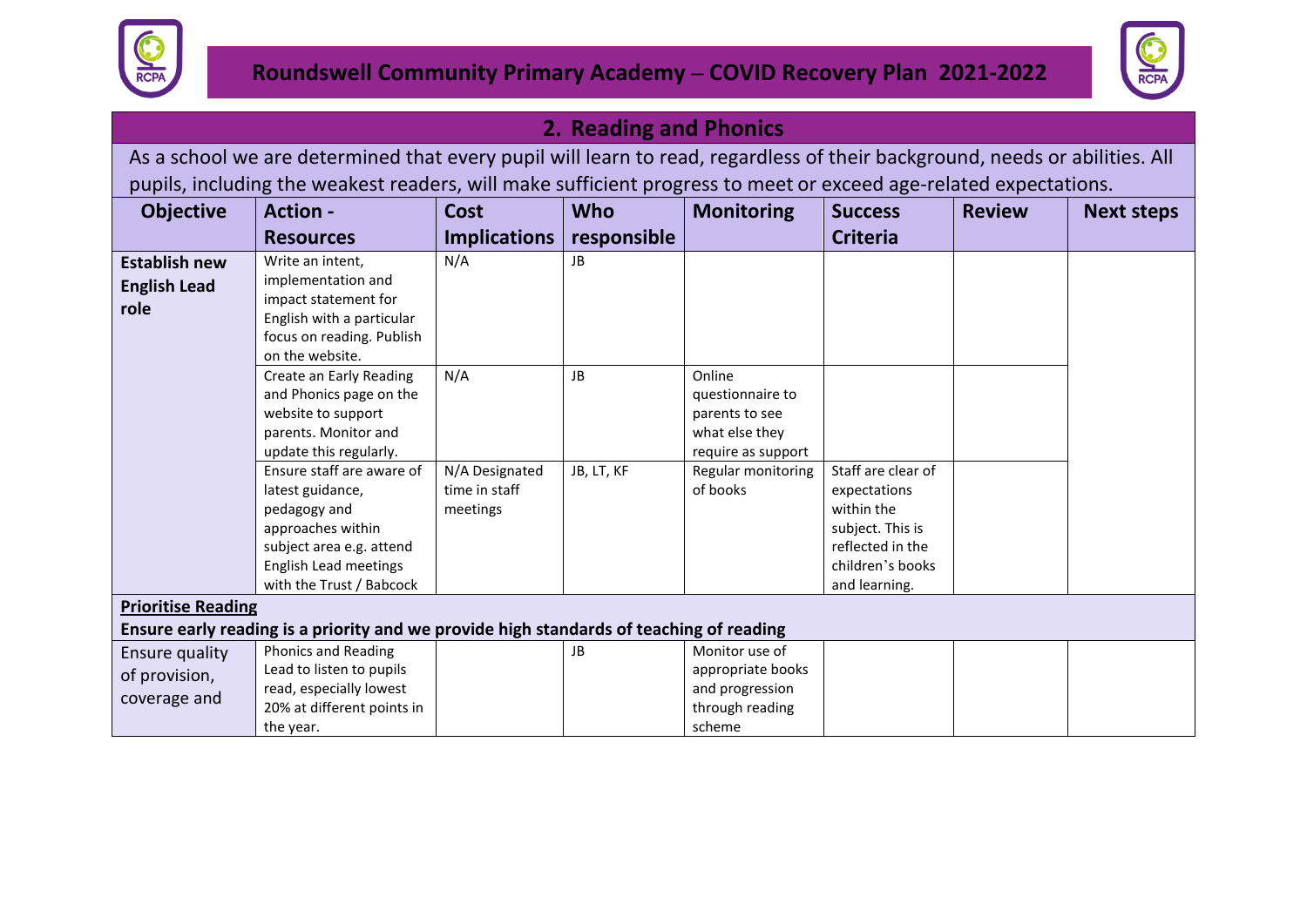



| consistency in | Regular staff training                                                                                                      | N/A Staff          | JB        | Guided reading      | Staff feel          | 12.10.21 Staff |  |
|----------------|-----------------------------------------------------------------------------------------------------------------------------|--------------------|-----------|---------------------|---------------------|----------------|--|
| reading        | including TAs e.g. share                                                                                                    | meeting time       |           | notes refer to each | confident and       | $meeting-$     |  |
|                | effective reading                                                                                                           | each half term     |           | child's knowledge   | equipped to         | English        |  |
|                | strategies to ensure                                                                                                        |                    |           | of comprehension    | support pupils      | approaches     |  |
|                | progression and                                                                                                             |                    |           | as well as          | not on track with   | including Talk |  |
|                | consistency e.g. language                                                                                                   |                    |           | decoding.           | reading skills e.g. | for Writing    |  |
|                | comprehension,                                                                                                              |                    |           |                     | decoding and        |                |  |
|                | decoding (word reading)                                                                                                     |                    |           |                     | comprehension       |                |  |
|                | and links with oracy                                                                                                        |                    |           |                     | skills (Simple      |                |  |
|                | learning.                                                                                                                   |                    |           |                     | View of Reading)    |                |  |
|                | Identify and purchase a                                                                                                     | Cost of resources  | JB        | Monitor this list   |                     |                |  |
|                | core set of stories for                                                                                                     |                    |           | and refresh         |                     |                |  |
|                | each year group that                                                                                                        | Staff meeting      |           | annually.           |                     |                |  |
|                | reflect a range of stories                                                                                                  | time to share      |           |                     |                     |                |  |
|                | set in UK and around the                                                                                                    | resources with     |           |                     |                     |                |  |
|                | world, traditional and                                                                                                      | staff.             |           |                     |                     |                |  |
|                | modern, as well as non-                                                                                                     |                    |           |                     |                     |                |  |
|                | fiction e.g. Pie Corbett                                                                                                    |                    |           |                     |                     |                |  |
|                | books. Ensure new books                                                                                                     |                    |           |                     |                     |                |  |
|                | are added each year to                                                                                                      |                    |           |                     |                     |                |  |
|                | refresh the stock.                                                                                                          |                    |           |                     |                     |                |  |
|                | Ensure book corners in                                                                                                      | Cost of resources  | <b>JB</b> | Photograph pupils   |                     |                |  |
|                | classrooms are used                                                                                                         | to replenish and   |           | using the book      |                     |                |  |
|                | regularly with well-                                                                                                        | refresh, linked to |           | corner, each term   |                     |                |  |
|                | chosen books being the                                                                                                      | topics             |           | for the school      |                     |                |  |
|                | main focus e.g. don't                                                                                                       |                    |           | website             |                     |                |  |
|                | display too many books,                                                                                                     |                    |           |                     |                     |                |  |
|                | refresh the display of                                                                                                      |                    |           |                     |                     |                |  |
|                | books regularly, make the                                                                                                   |                    |           |                     |                     |                |  |
|                | books attractive and easy                                                                                                   |                    |           |                     |                     |                |  |
|                | to find. Consider outward                                                                                                   |                    |           |                     |                     |                |  |
|                | facing shelves.                                                                                                             |                    |           |                     |                     |                |  |
|                | Ensure each class has a                                                                                                     | N/A                | JB        | Daily stories       |                     |                |  |
|                | daily reading session as a                                                                                                  |                    |           | timetabled          |                     |                |  |
|                | minimum.                                                                                                                    |                    |           |                     |                     |                |  |
|                | <b>Phonics Programme and Progress</b>                                                                                       |                    |           |                     |                     |                |  |
|                | Our pupils working through the RWI phonics programme match or exceed the RWI expectations and those of the English national |                    |           |                     |                     |                |  |
|                |                                                                                                                             |                    |           |                     |                     |                |  |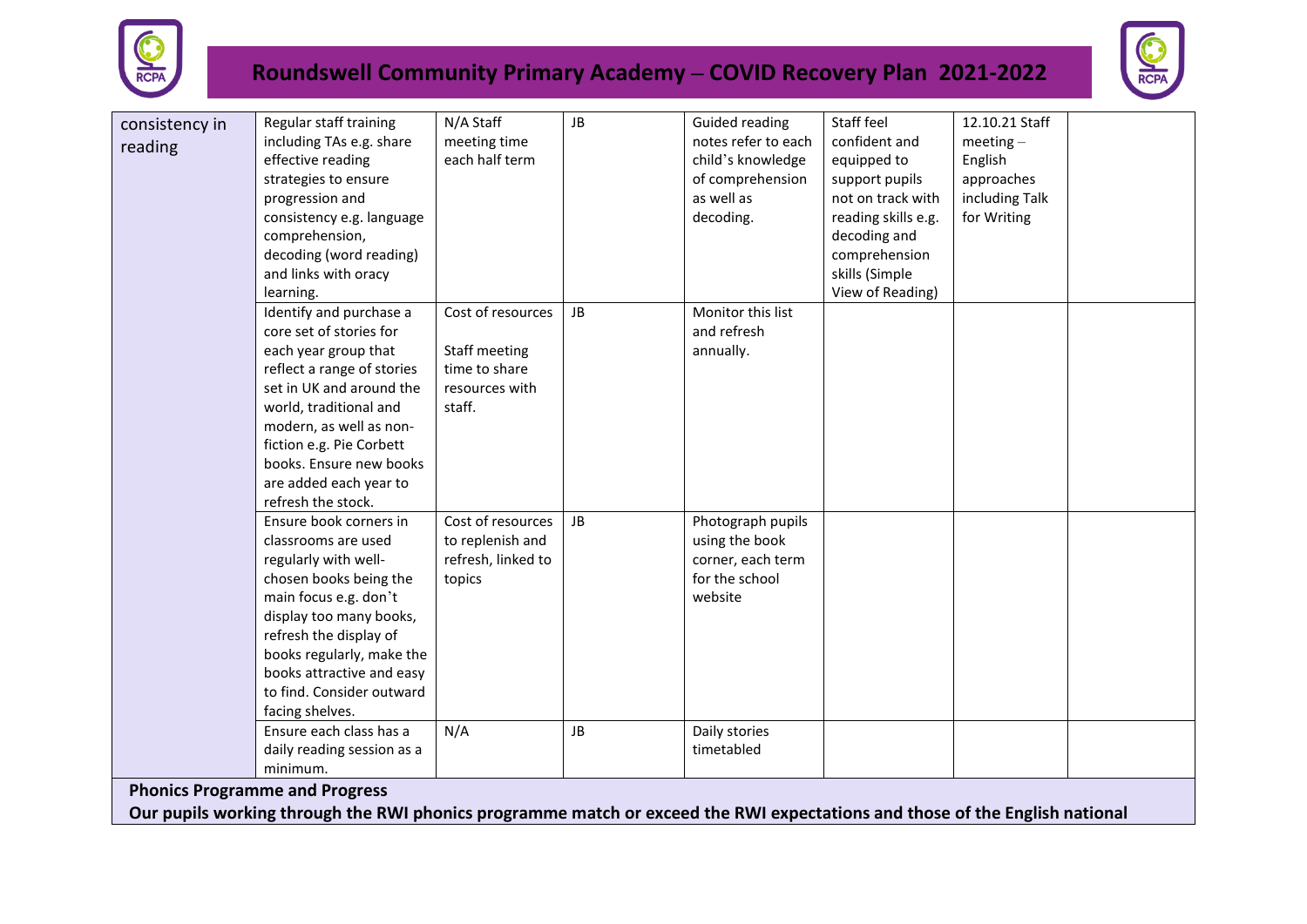



|                                                                                                                  | curriculum and early reading goals. We have clear expectations of pupils' phonics progress term- by-term, from Reception to Y2.                                                                                                                                                                                                                                                                     |     |            |                                                                                                  |                                                                                                                                                                  |  |
|------------------------------------------------------------------------------------------------------------------|-----------------------------------------------------------------------------------------------------------------------------------------------------------------------------------------------------------------------------------------------------------------------------------------------------------------------------------------------------------------------------------------------------|-----|------------|--------------------------------------------------------------------------------------------------|------------------------------------------------------------------------------------------------------------------------------------------------------------------|--|
| The ongoing<br>assessment of<br>pupils' phonics<br>progress is<br>sufficiently                                   | Ensure phonics, reading<br>and writing, is taught<br>daily in Reception and<br>Year 1 and this is<br>reflected on the class<br>timetable.                                                                                                                                                                                                                                                           |     | KF, LT, JB | Monitor<br>timetables and<br>phonics and<br>English planning<br>to ensure it is<br>taught daily. |                                                                                                                                                                  |  |
| frequent and<br>detailed to<br>identify any<br>pupil who is<br>falling behind<br>the<br>programme's<br>pace, and | <b>Discuss RWI interventions</b><br>regularly and what<br>support is within class for<br>lowest 20% to 'keep up'.<br>Ensure phonics<br>interventions are taught<br>in a quiet space.                                                                                                                                                                                                                | N/A | JB, LT     | Monitor planned<br>interventions are<br>happening on a<br>regular basis                          | Lowest 20%<br>pupils are<br>progressing<br>through RWI<br>programme.<br>Monitor poor<br>attendance and<br>punctuality of<br>pupils who need<br>the most support. |  |
| targeted<br>support is given<br>immediately.                                                                     | Monitor assessment<br>trackers with a focus on<br>lowest 20% and ensure<br>progress is being made<br>by detailed and frequent<br>interventions and<br>targeted support<br>immediately focusing on<br>the teaching of GPCs and<br>blending e.g. focus on<br>activities that will make<br>the biggest difference to<br>the pupils who are<br>making the slowest<br>progress. (reading and<br>phonics) | N/A | JB, LT     | Each half term<br>phonics<br>assessments given<br>to English lead                                | Pupils on track to<br>exceed RWI<br>expectations and<br>ELGs/N.C<br>expectations.                                                                                |  |
|                                                                                                                  | Year 1 to complete<br>practise Phonics<br>Screening test in Spring<br>and Summer 1 and 2.                                                                                                                                                                                                                                                                                                           |     | JB, AC     | Monitor pupils not<br>on track to pass<br><b>Phonics Screening</b>                               | 90%+ to pass<br>Phonics<br><b>Screening Test</b>                                                                                                                 |  |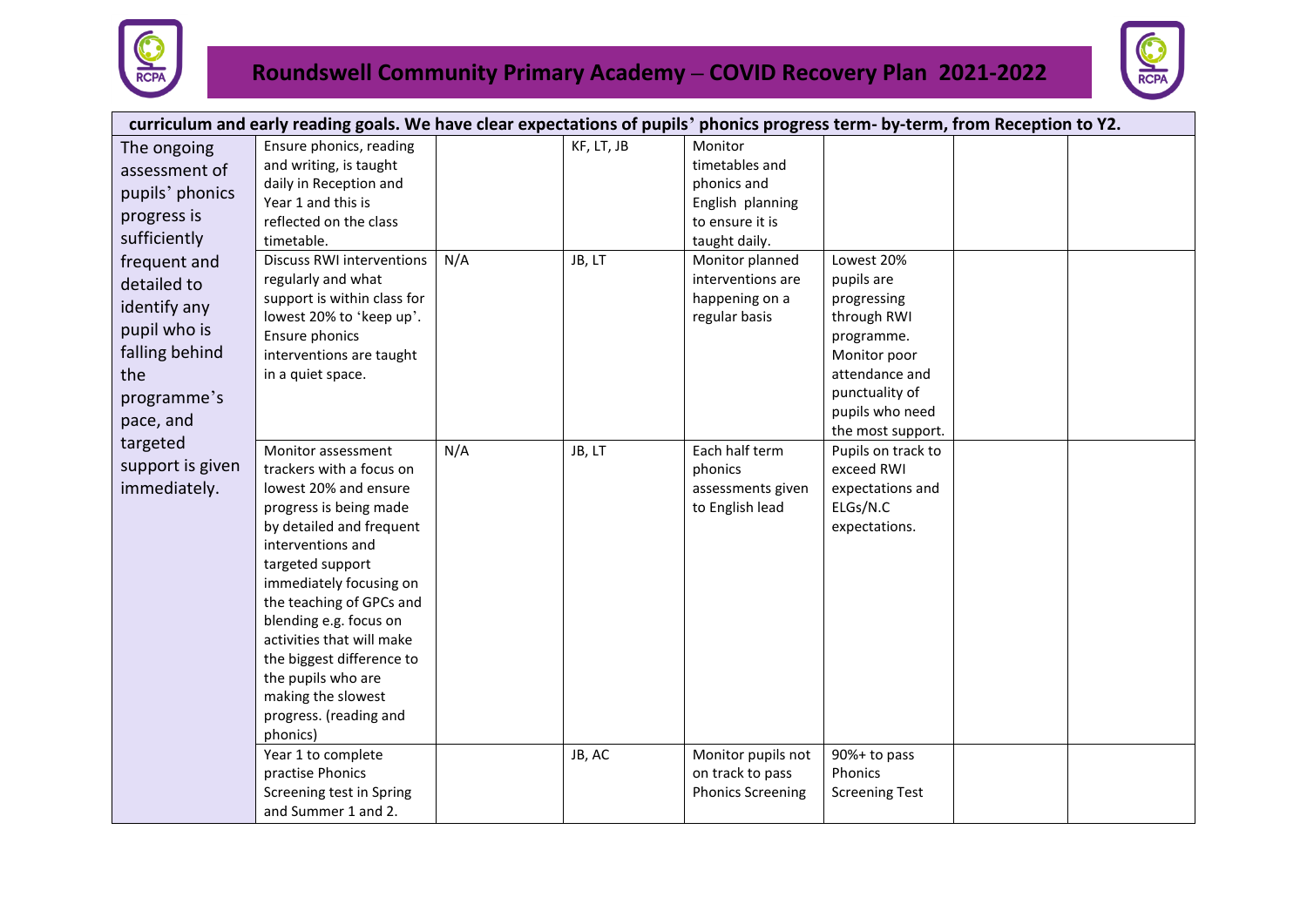



|                                                                            |                                                                                                                                                                                                                        |                              |            | Test in Summer<br>2022                                                                                      |                                                                                                                         |                                                                             |  |
|----------------------------------------------------------------------------|------------------------------------------------------------------------------------------------------------------------------------------------------------------------------------------------------------------------|------------------------------|------------|-------------------------------------------------------------------------------------------------------------|-------------------------------------------------------------------------------------------------------------------------|-----------------------------------------------------------------------------|--|
|                                                                            |                                                                                                                                                                                                                        |                              |            |                                                                                                             |                                                                                                                         |                                                                             |  |
|                                                                            | Share typical tracking<br>expectations for Phonics<br>in YR and KS1 with staff                                                                                                                                         | N/A<br>Staff meeting<br>time | <b>JB</b>  |                                                                                                             | Staff are aware of<br>their year group's<br>expectations<br>within RWI                                                  |                                                                             |  |
|                                                                            | Work with all staff on<br>best practise for reading<br>with pupils to ensure<br>consistency of approach<br>within school e.g. use of<br><b>RWI Portal for Virtual</b><br>RWI lessons, Oxford Owl<br>online for ebooks. | N/A Staff<br>meeting time    | JB, LT, KF | Regular monitoring<br>of reading e.g.<br>notes on guided<br>reading/individual<br>reading/tracker<br>sheets | Daily reading is<br>reflected on class<br>timetables. Pupil<br>questionnaires<br>reflect knowledge<br>of class readers. | 12.11.21<br>Attend Zoom<br>meeting on<br>'Stages of<br>learning to<br>read' |  |
| Ensure reading,<br>including the<br>teaching of<br>systematic<br>synthetic | Ensure staff are aware of<br>expectations for progress<br>within RWI and how to<br>improve progress e.g.<br>Making the best start<br>document                                                                          | N/A Staff<br>meeting time    | JB, LT     | Monitor<br>assessment<br>trackers for RWI<br>each half term in<br>Reception and<br>Year 1.                  | Phonics planning<br>is shared<br>between both<br>classes to ensure<br>a consistent<br>approach.                         |                                                                             |  |
| phonics using<br>RWI, is taught<br>from the<br>beginning of<br>Reception.  | Liaising with staff and<br>other MAT schools to see<br>excellent practice if<br>required                                                                                                                               | N/A                          | JB         |                                                                                                             |                                                                                                                         |                                                                             |  |
| <b>Love of Reading</b>                                                     |                                                                                                                                                                                                                        |                              |            |                                                                                                             |                                                                                                                         |                                                                             |  |
|                                                                            | Stories, poems, rhymes and non-fiction are chosen for reading to develop pupils' vocabulary, language comprehension and love of                                                                                        |                              |            |                                                                                                             |                                                                                                                         |                                                                             |  |
|                                                                            | reading. Pupils are familiar with and enjoy listening to a wide range of stories, poems and non-fiction.                                                                                                               |                              |            |                                                                                                             |                                                                                                                         |                                                                             |  |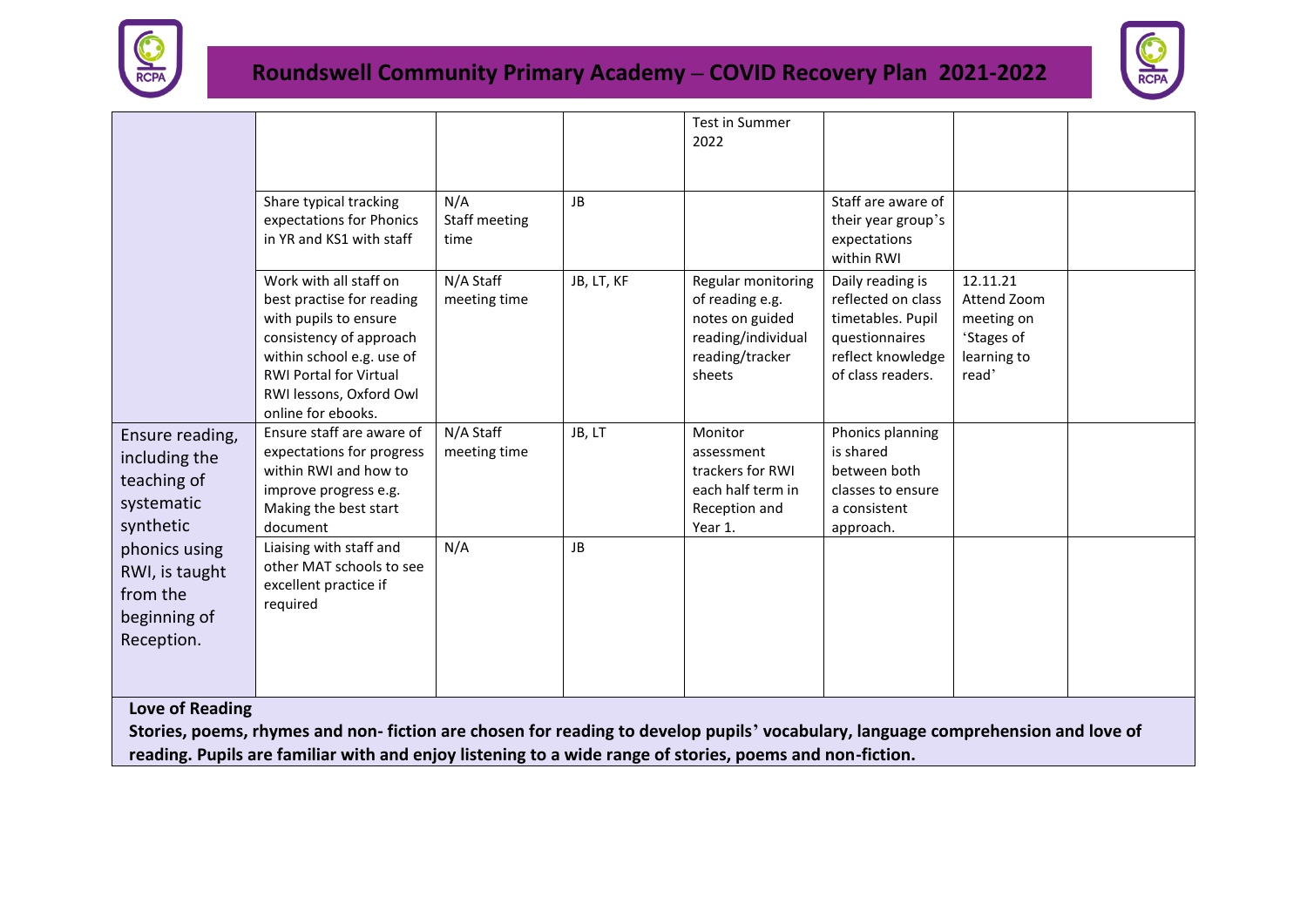



| Ensure early<br>reading is<br>prioritised to<br>develop<br>vocabulary,<br>comprehension | Ensure a consistent<br>approach to reading<br>throughout the school<br>e.g. how often pupils will<br>be heard read, by which<br>adult, where recorded<br>etc. | Purchase library<br>books for each<br>class.                              | JB.            | Monitor classroom<br>reading notes from<br>all adults                                   |  |  |
|-----------------------------------------------------------------------------------------|---------------------------------------------------------------------------------------------------------------------------------------------------------------|---------------------------------------------------------------------------|----------------|-----------------------------------------------------------------------------------------|--|--|
| skills and a love<br>of reading.                                                        | Each week pupils to take<br>home a decodable book<br>and a library book to<br>support language<br>comprehension.                                              |                                                                           | Class teachers | Monitor pupils<br>reading diaries to<br>ensure they are<br>reading at home<br>regularly |  |  |
|                                                                                         | Ensure high quality texts<br>are shared in class in all<br>areas of the curriculum.<br>Review and purchase for<br>different topics<br>throughout the year.    | Purchase topic<br>books for each<br>year group<br>throughout the<br>year. | JB             | How does reading<br>fit into the wider<br>curriculum? What<br>evidence?                 |  |  |

#### **Books match sounds**

**The sequence of reading books shows a cumulative progression in phonics knowledge that is matched closely to the school's phonics programme. Teachers give pupils sufficient practice in reading and re-reading books that match the grapheme-phoneme correspondences they know, both at school and at home.**

| Ensure the      | Review and purchase      | Cost of          | JB | Monitor books       |  |  |
|-----------------|--------------------------|------------------|----|---------------------|--|--|
| sequence of     | suitable decodable books | decodable books  |    | sent home to        |  |  |
| reading books   | for pupils to take home. | linked to RWI or |    | ensure that         |  |  |
|                 | ensure the organisation  | ebooks           |    | decodable books     |  |  |
| shows a         | of the books matches     | subscription     |    | run alongside or a  |  |  |
| cumulative      | exactly the order in     |                  |    | little behind the   |  |  |
| progression in  | which GPCs are           |                  |    | teaching of the     |  |  |
| phonics         | introduced in the        |                  |    | GPCs so pupils feel |  |  |
| knowledge that  | programme.               |                  |    | a sense of          |  |  |
|                 |                          |                  |    | achievement when    |  |  |
| is matched      |                          |                  |    | asked to read.      |  |  |
| closely to RWI. |                          |                  |    |                     |  |  |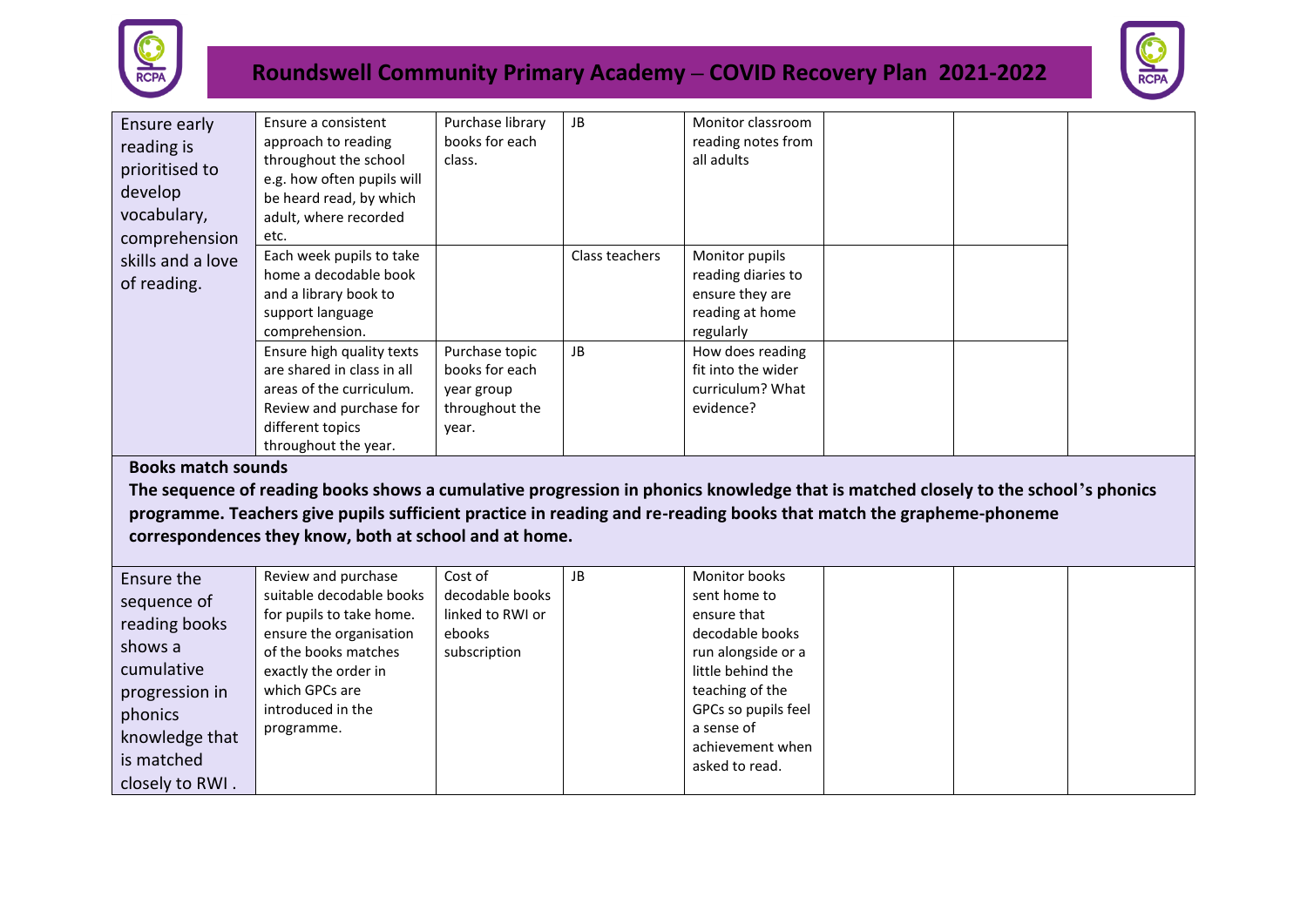



| Ensure staff give<br>pupils sufficient<br>practice in<br>reading both at                              | Adapt book reading<br>boxes to move away from<br>book banded colours to<br><b>RWI colours</b>                                                                                         |            | JB                   |                                                                                                                                                   |                                               |  |
|-------------------------------------------------------------------------------------------------------|---------------------------------------------------------------------------------------------------------------------------------------------------------------------------------------|------------|----------------------|---------------------------------------------------------------------------------------------------------------------------------------------------|-----------------------------------------------|--|
| school and at<br>home to<br>improve their<br>reading fluency.                                         | Organise voluntary<br>readers to come into<br>school each week.<br>Provide training.                                                                                                  | N/A        | JB                   |                                                                                                                                                   | Training<br>session<br>planned for<br>2.11.21 |  |
| <b>Early reading experts</b>                                                                          |                                                                                                                                                                                       |            |                      |                                                                                                                                                   |                                               |  |
|                                                                                                       | We aim to develop sufficient expertise in the teaching of phonics and reading.                                                                                                        |            |                      |                                                                                                                                                   |                                               |  |
| To consider<br>ways to reach<br>parents and<br>carers to<br>develop their<br>phonics<br>knowledge and | Monitor children's<br>reading at home - how?<br>What if parents can't<br>read? What other<br>opportunities can we<br>provide?<br>In Reception, send RWI<br>virtual classroom links on | N/A<br>N/A | Class teachers<br>JB | Staff are aware<br>which pupils do<br>not read at home<br>so prioritise these<br>pupils within<br>class.<br>Parents use these<br>links with their |                                               |  |
| early reading<br>strategies.                                                                          | Tapestry to link with<br>learning in school.                                                                                                                                          |            |                      | children at home                                                                                                                                  |                                               |  |
|                                                                                                       | Inform parents of new<br>approach to reading to<br>develop fluency (reading<br>a book where they know<br>all sounds to ensure this<br>knowledge stays in their<br>long term memory)   |            | JB                   |                                                                                                                                                   | Letter sent<br>home Sept 21                   |  |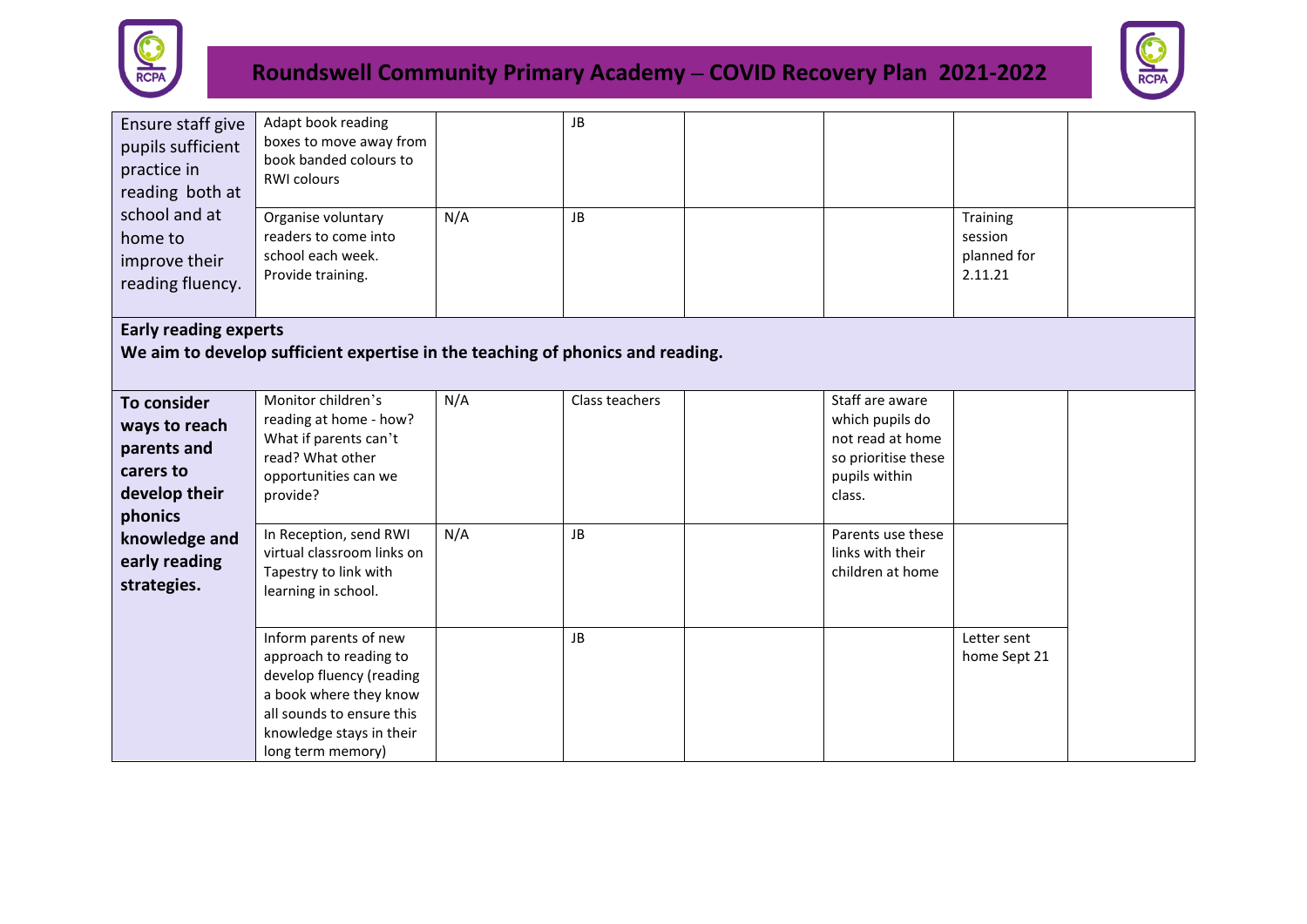



|                                                                              |                                                                                                                                                                                                                                                                                                                                                                                                                                                   |                                    | 3. Writing                |                                                                                        |                                                                                                                                                                   |               |                   |
|------------------------------------------------------------------------------|---------------------------------------------------------------------------------------------------------------------------------------------------------------------------------------------------------------------------------------------------------------------------------------------------------------------------------------------------------------------------------------------------------------------------------------------------|------------------------------------|---------------------------|----------------------------------------------------------------------------------------|-------------------------------------------------------------------------------------------------------------------------------------------------------------------|---------------|-------------------|
|                                                                              | As a school we are determined that every pupil will learn to write, regardless of their background, needs or abilities.<br>All pupils, including the weakest readers, will make sufficient progress to meet or exceed age-related expectations.                                                                                                                                                                                                   |                                    |                           |                                                                                        |                                                                                                                                                                   |               |                   |
| <b>Objective</b>                                                             | <b>Action -</b><br><b>Resources</b>                                                                                                                                                                                                                                                                                                                                                                                                               | <b>Cost</b><br><b>Implications</b> | <b>Who</b><br>responsible | <b>Monitoring</b>                                                                      | <b>Success</b><br><b>Criteria</b>                                                                                                                                 | <b>Review</b> | <b>Next steps</b> |
| <b>Prioritise Writing</b>                                                    |                                                                                                                                                                                                                                                                                                                                                                                                                                                   |                                    |                           |                                                                                        |                                                                                                                                                                   |               |                   |
|                                                                              | Ensure writing is a priority and we provide high standards of teaching of writing                                                                                                                                                                                                                                                                                                                                                                 |                                    |                           |                                                                                        |                                                                                                                                                                   |               |                   |
| Ensure quality<br>of provision,<br>coverage and<br>consistency in<br>writing | To establish clear<br>baselines for where<br>pupils are in their<br>writing and which areas<br>need to be focussed<br>upon.<br>Baseline assessment<br>'cold write' task carried<br>out based on in order<br>to inform teachers and<br>establish key areas of<br>teaching focus<br>Initial focus on key<br>skills in teaching of<br>writing:<br>• Focus on basic 'short<br>burst' sentence work<br>to build stamina and<br>reduce 'cognitive load' | None                               | JB                        | Monitor use of<br>basic writing skills<br>through work<br>scrutiny and<br>observations | To enable<br>pupils to catch<br>up in writing<br>and plug<br>learning gaps.<br>To address any<br>learning gaps in<br>writing and<br>accelerate pupil<br>progress. |               |                   |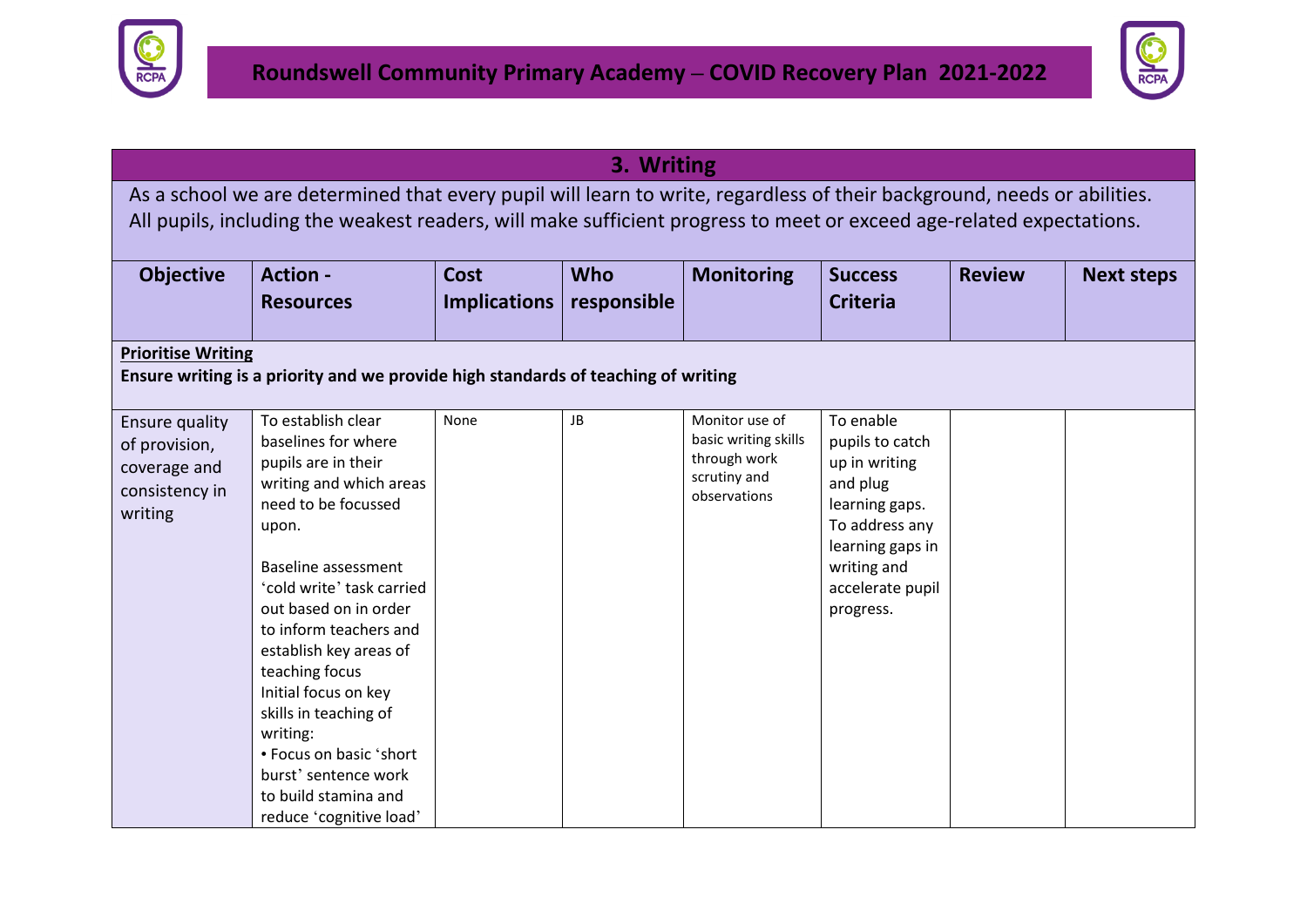



| • Phonics<br>• Letter formation<br>• Punctuation<br>• Spelling of tricky<br>words/common<br>exception words<br>• Focus on quality not<br>quantity<br>• Provide lots of<br>opportunities for<br>modelling of writing<br>• Use of 'Talk for<br>Writing' strategies<br>To enable pupils to<br>access a structured<br>learning approach to<br>the teaching of writing<br>which will help reduce<br>'cognitive load' and<br>focus on the 'nuts and<br>bolts' of writing<br>(presentation, basic | N/A Staff<br>meeting time<br>each half term | JB | QA cycle - work<br>scrutiny, planning<br>scrutiny, lesson<br>observations and<br>pupil<br>conversations | Pupils' writing<br>progress will be<br>accelerated. | 12.10.21 Staff<br>$meeting-$<br>English<br>approaches<br>including Talk<br>for Writing |  |
|--------------------------------------------------------------------------------------------------------------------------------------------------------------------------------------------------------------------------------------------------------------------------------------------------------------------------------------------------------------------------------------------------------------------------------------------------------------------------------------------|---------------------------------------------|----|---------------------------------------------------------------------------------------------------------|-----------------------------------------------------|----------------------------------------------------------------------------------------|--|
|                                                                                                                                                                                                                                                                                                                                                                                                                                                                                            |                                             |    |                                                                                                         |                                                     |                                                                                        |  |
| punctuation etc)                                                                                                                                                                                                                                                                                                                                                                                                                                                                           |                                             |    |                                                                                                         |                                                     |                                                                                        |  |
| 'Talk for Writing' CPD<br>for staff - Systematic,                                                                                                                                                                                                                                                                                                                                                                                                                                          |                                             |    |                                                                                                         |                                                     |                                                                                        |  |
| structured approach to<br>the teaching of writing                                                                                                                                                                                                                                                                                                                                                                                                                                          |                                             |    |                                                                                                         |                                                     |                                                                                        |  |
| where pupils learn key<br>text structures and                                                                                                                                                                                                                                                                                                                                                                                                                                              |                                             |    |                                                                                                         |                                                     |                                                                                        |  |
| manipulate them to<br>create their own pieces                                                                                                                                                                                                                                                                                                                                                                                                                                              |                                             |    |                                                                                                         |                                                     |                                                                                        |  |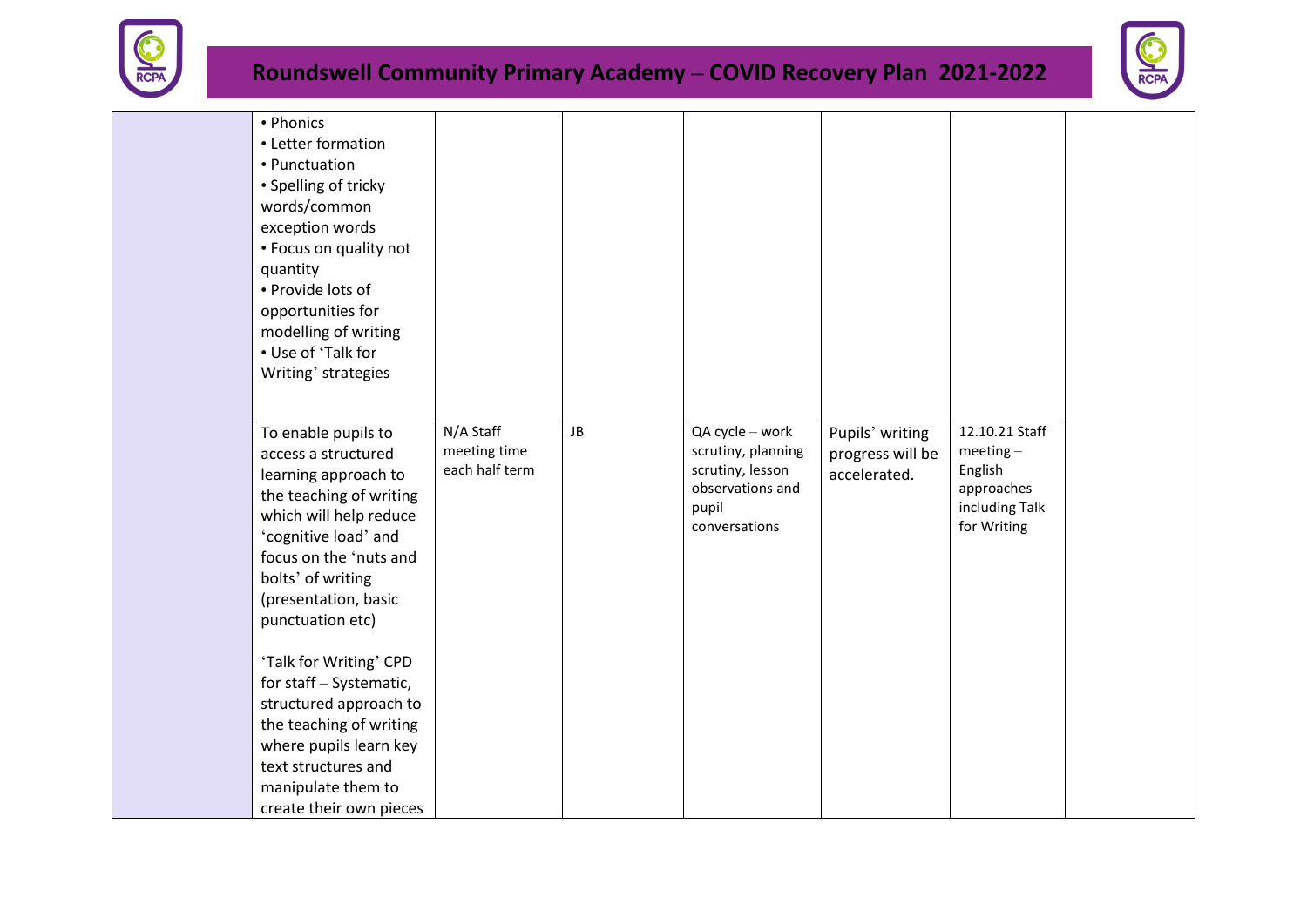



| Pupils are given the<br>opportunity to develop<br>their handwriting skills.<br>Daily extended<br>handwriting and letter<br>formation practice                                           | None | JB | Work scrutiny $-$<br>cross-curricular | Presentation<br>and quality of<br>work is<br>improved |  |
|-----------------------------------------------------------------------------------------------------------------------------------------------------------------------------------------|------|----|---------------------------------------|-------------------------------------------------------|--|
| Purpose for writing is<br>made clear for all<br>pupils. Engaging and<br>purposeful stimulus<br>used to make the<br>experience of writing<br>more purposeful and<br>engaging for pupils. | None | JB | Work scrutiny $-$<br>cross-curricular | Pupils' writing<br>quality<br>improves                |  |